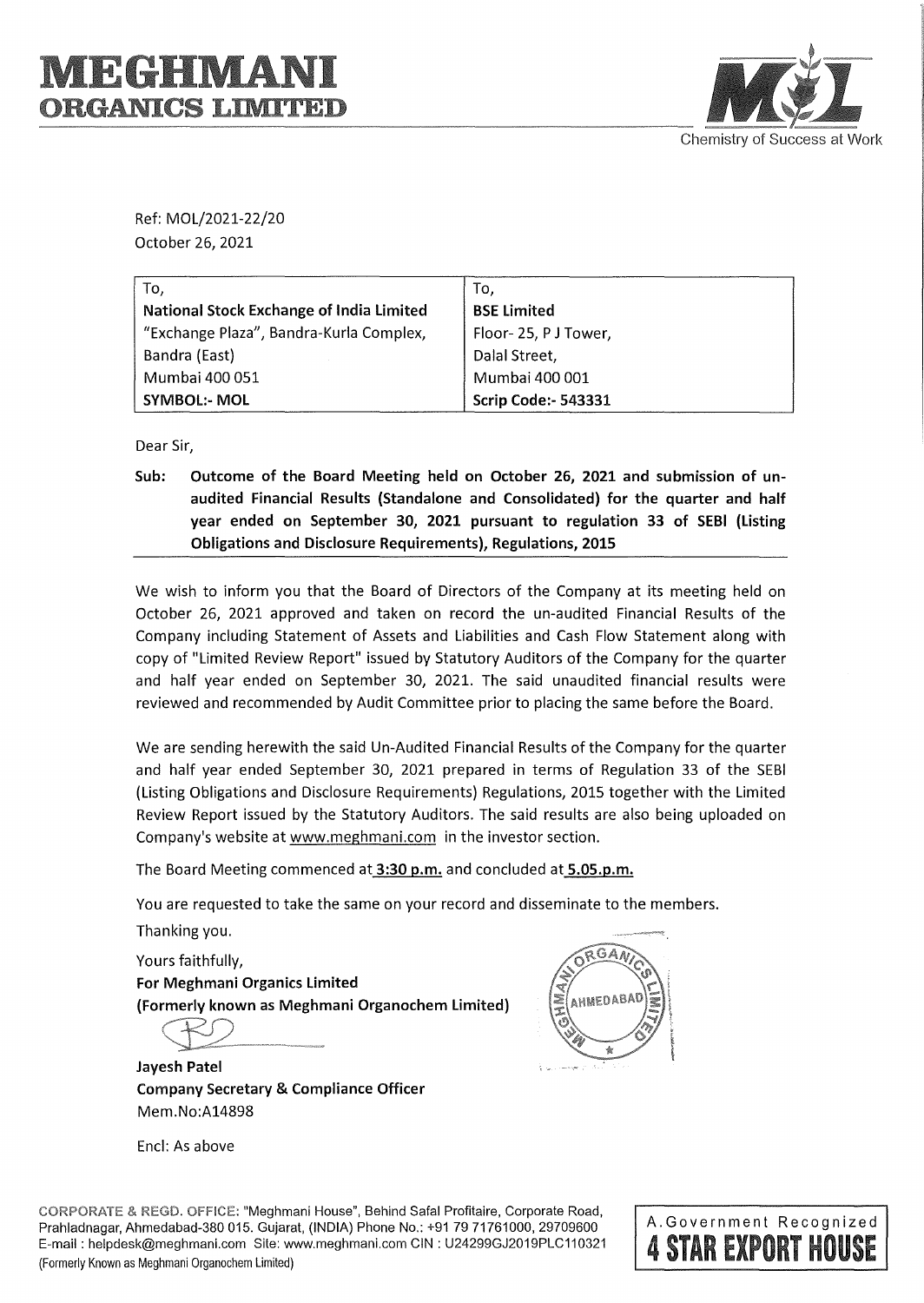### Meghmani Organics Limited (Formerly known as Meghmanl Organochem Limited) CIN No. U24299GJ2019PLC110321



Statement of Unaudited Consolidated Financial Results for the Quarter and half year ended September 30, 2021

| (Rs. in Lakhs, except as stated otherwise) |                                                             |                       |                       |                       |                       |                       |                |
|--------------------------------------------|-------------------------------------------------------------|-----------------------|-----------------------|-----------------------|-----------------------|-----------------------|----------------|
|                                            |                                                             |                       | Quarter ended         |                       |                       | Half year ended       | Year ended     |
|                                            | Sr. No. Particulars                                         | September 30,<br>2021 | June 30, 2021         | September 30,<br>2020 | September 30,<br>2021 | September 30,<br>2020 | March 31, 2021 |
|                                            |                                                             | Unaudited             | Unaudited             | Unaudited             | Unaudited             | <b>Unaudited</b>      | Audited        |
|                                            |                                                             |                       | (Refer Note 3)        | (Refer Note 3)        |                       | (Refer Note 3)        |                |
|                                            | Revenue from operations                                     | 54,822.32             | 49,813.86             | 42,670.64             | 104,636.18            | 72,585.06             | 163,665.61     |
| $\mathbf l$                                | Other income                                                | 1.498.44              | 2,832.16              | 119.20                | 4,330.60              | 292.08                | 2.471.83       |
| Ш                                          | Total income (I+II)                                         | 56,320.76             | 52,646.02             | 42,789.84             | 108,966.78            | 72,877.14             | 166,137.44     |
| IV.                                        | <b>EXPENSES</b>                                             |                       |                       |                       |                       |                       |                |
|                                            | (a) Cost of materials consumed                              | 38,195.52             | 31,062.06             | 24,650.93             | 69,257.58             | 40,110.39             | 94.947.62      |
|                                            | (b) Purchases of stock-in-trade                             | 334.42                | 480.09                | 545.05                | 814.51                | 698.01                | 1,811.36       |
|                                            | (c) Changes in inventories of finished goods, work-in-      |                       |                       |                       |                       |                       |                |
|                                            | progress and stock-in-trade                                 | (7.314.67)            | (3,708.27)            | (3,757.50)            | (11, 022.94)          | (2,698,63)            | (6, 295.45)    |
|                                            | (d) Employee benefits expense                               | 2,981.40              | 2,934.07              | 2,804.61              | 5,915.47              | 4,964.04              | 10,238.09      |
|                                            | (e) Finance costs                                           | (352.22)              | 945.45                | 177.61                | 593.23                | 799.09                | 1.119.34       |
|                                            | (f) Depreciation and amortisation expense                   | 1,458.85              | 1,530.89              | 1,227.14              | 2,989.74              | 2,462.11              | 5,068.08       |
|                                            | (g) Other expenses                                          | 12,798.10             | 10,239.64             | 8,296.24              | 23,037.74             | 13,791.98             | 34,718.60      |
|                                            | Total expenses (IV)                                         | 48,101.40             | 43,483.93             | 33,944.08             | 91,585.33             | 60,126.99             | 141,607.64     |
| V                                          | Profit before exceptional items and tax (III - IV)          | 8,219.36              | 9,162.09              | 8,845.76              | 17,381.45             | 12,750.15             | 24,529.80      |
| M                                          | Exceptional items (Refer Note 7)                            |                       |                       |                       |                       |                       |                |
|                                            |                                                             | (611.14)              |                       |                       | (611.14)              |                       | (650.00)       |
| VII                                        | Profit before tax (V - VI)                                  | 8,830.50              | 9,162.09              | 8,845.76              | 17,992.59             | 12,750.15             | 25,179.80      |
| VIII                                       | Tax expense                                                 |                       |                       |                       |                       |                       |                |
|                                            | (1) Current tax                                             | 1,910.30              | 2,097.37              | 2,247.37              | 4.007.67              | 3,308,03              | 6.671.31       |
|                                            | (2) Adjustment of tax relating to earlier years             |                       |                       |                       |                       |                       |                |
|                                            | (3) Net deferred tax expense / (benefit)                    | 394.32                | 207.94                | 43.17                 | 602.26                | (12.45)               | (139.12)       |
| IX                                         | Net Profit for the period from continuing                   | 6,525.88              | 6,856.78              | 6,555.22              | 13,382.66             | 9,454.57              | 18,647.61      |
|                                            | operations (VII-VIII)                                       |                       |                       |                       |                       |                       |                |
| x.                                         | Net Profit for the period (X)                               | 6,525.88              | 6,856.78              | 6,555.22              | 13,382.66             | 9,454.57              | 18,647.61      |
| XI                                         | Other Comprehensive Income                                  |                       |                       |                       |                       |                       |                |
|                                            | A (i) Items that will not be reclassified to profit or loss |                       |                       |                       |                       |                       |                |
|                                            | in subsequent periods                                       | 6.79                  | 6.80                  | (73.88)               | 13.59                 | (147.76)              | 27.20          |
|                                            | (ii) Income tax relating to items that will not be          |                       |                       |                       |                       |                       |                |
|                                            | reclassified to profit or loss as mentioned above           | (1.71)                | (1.71)                | 18,60                 | (3.42)                | 37.19                 | (6.85)         |
|                                            | B (i) Items that will be reclassified to profit or loss in  |                       |                       |                       |                       |                       |                |
|                                            | subsequent periods                                          |                       |                       |                       |                       |                       |                |
|                                            |                                                             | (0.99)                | 7.56                  | 0.94                  | 6,57                  | 1.91                  | (0.45)         |
|                                            | (ii) Income tax relating to items that will be reclassified |                       |                       |                       |                       |                       |                |
|                                            | to profit or loss as metioned above                         | 0.25                  | (1.90)                | (0.24)                | (1.65)                | (0.48)                | 0.11           |
| XII                                        | Total Comprehensive Income for the period $(X + X)$         |                       |                       |                       |                       |                       |                |
|                                            | (comprising Profit / Loss and Other                         |                       |                       |                       |                       |                       |                |
|                                            | Comprehensive Income for the period)                        | 6,530.22              | 6,867.53              | 6,500,64              | 13,397.75             | 9,345.43              | 18,667.62      |
|                                            | Profit attributable to:                                     |                       |                       |                       |                       |                       |                |
|                                            | Owners of the Company                                       | 6,525.88              | 6,856.78              | 6,555.22              | 13,382.66             | 9,454.57              | 18,647.61      |
|                                            | Non-controlling interests                                   | $\blacksquare$        | $\blacksquare$        |                       | $\blacksquare$        | $\sim$                |                |
|                                            | Other Comprehensive Income attributable to:                 |                       |                       |                       |                       |                       |                |
|                                            | Owners of the Company                                       | 4.34                  | 10.75                 | (54.58)               | 15.09                 | (109.14)              | 20.01          |
|                                            | Non-controlling interests                                   |                       |                       |                       |                       |                       |                |
|                                            | Total Comprehensive Income attributable to:                 |                       |                       |                       |                       |                       |                |
|                                            | Owners of the Company                                       | 6,530.22              | 6,867.53              | 6,500.64              | 13,397.75             | 9,345.43              | 18,667.62      |
|                                            | Non-controlling interests                                   |                       | $\tilde{\phantom{a}}$ |                       |                       | $\blacksquare$        |                |
| XIII                                       | Paid up equity share capital (face value of Rs. 1 each)     |                       |                       |                       |                       |                       |                |
|                                            |                                                             | 2,543.14              | 2,543.14              | 2,543.14              | 2,543.14              | 2,543.14              | 2,543.14       |
| <b>XIV</b>                                 | Other equity                                                |                       |                       |                       |                       |                       | 114,759.98     |
| XV                                         | Earnings per share (of Rs.1 each) after exceptional         |                       |                       |                       |                       |                       |                |
|                                            | item (not annualised for quarters and half year)            |                       |                       |                       |                       |                       |                |
|                                            |                                                             |                       |                       |                       |                       |                       |                |
|                                            | Basic (in rupees)                                           | 2.57                  | 2.70                  | 2.58                  | 5.26                  | 3.72                  | 7.33           |
|                                            | Diluted (in rupees)                                         | 2.57                  | 2.70                  | 2.58                  | 5.26                  | 3.72                  | 7.33           |

See accompanying notes to the consolidated financial results



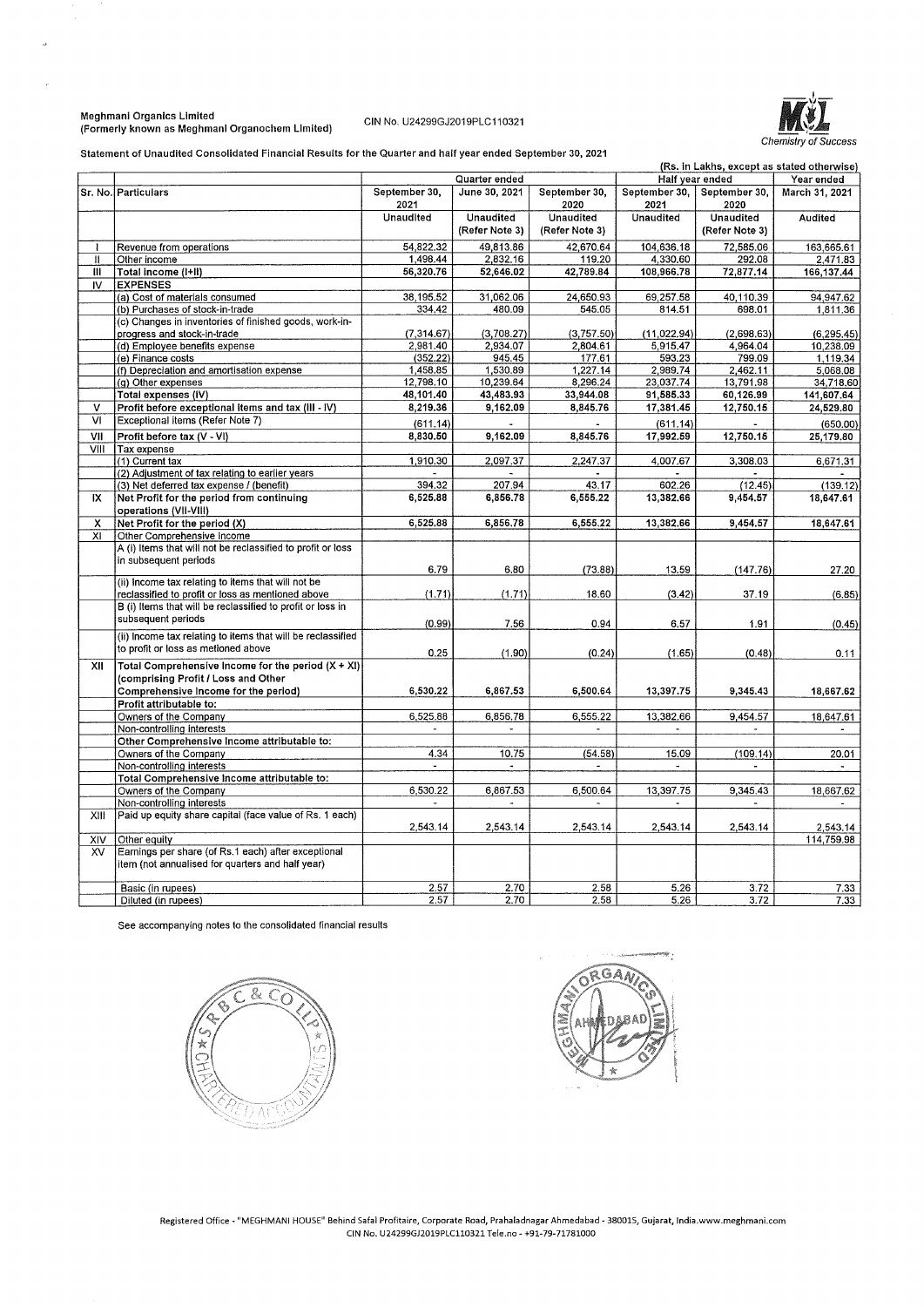### Meghmanl Organics Limited (Formerly known as Meghmani Organochem Limited)



Segment Revenue, Results, Segment Assets and Segment Liabilities (Consolidated)

| (Rs. in Lakhs, except as stated otherwise)      |               |                |                |               |                 |                |
|-------------------------------------------------|---------------|----------------|----------------|---------------|-----------------|----------------|
|                                                 |               | Quarter ended  |                |               | Half year ended | Year ended     |
| <b>Particulars</b>                              | September 30, | June 30, 2021  | September 30.  | September 30, | September 30,   | March 31, 2021 |
|                                                 | 2021          |                | 2020           | 2021          | 2020            |                |
|                                                 | Unaudited     | Unaudited      | Unaudited      | Unaudited     | Unaudited       | Audited        |
|                                                 |               | (Refer Note 3) | (Refer Note 3) |               | (Refer Note 3)  |                |
| 1. SEGMENT REVENUE                              |               |                |                |               |                 |                |
| (a) Pigment                                     | 17,172.52     | 17,441.88      | 14.709.92      | 34.614.40     | 25,610.92       | 57,838.20      |
| (b) Agrochemicals                               | 37,395.91     | 32,125.51      | 27 797.77      | 69,521.42     | 46,322.62       | 104,506,08     |
| (c) Others/Unallocated                          | 1.227.86      | 1,001.22       | 959.48         | 2,229.08      | 1,945.94        | 3,891.55       |
| Total                                           | 55,796.29     | 50,568.61      | 43.467.17      | 106,364.90    | 73,879.48       | 166,235.83     |
| Less Inter-segment sales                        | 973.97        | 754.75         | 796.53         | 1,728.72      | 1,294.42        | 2,570.22       |
| Net sales income from operations                | 54,822.32     | 49,813.86      | 42,670.64      | 104,636.18    | 72,585.06       | 163,665.61     |
| 2. SEGMENT RESULTS                              |               |                |                |               |                 |                |
| (a) Pigment                                     | 1,378.42      | 2,495.10       | 2,772.00       | 3,873.52      | 4,161.50        | 8,554.48       |
| (b) Agrochemicals                               | 6,838.92      | 7,217.10       | 7,003.85       | 14,056.02     | 10,669.63       | 21,538.13      |
| (c) Others/Unallocated                          | 62.73         | 24.86          | 23.74          | 87.59         | 44.73           | 114.38         |
| Total                                           | 8,280.07      | 9,737.06       | 9,799.59       | 18.017.13     | 14,875.86       | 30,206.99      |
| Less - (i) Finance Cost                         | (352.22)      | 945.45         | 177.61         | 593.23        | 799.09          | 1,119.34       |
| (ii) Other Un-allocable income, net of expenses | 402.51        | (328.85)       | 778.50         | 73.66         | 1.388.64        | 4.693.27       |
| (iii) Elimination                               | 10.42         | (41.63)        | (2.28)         | (31.21)       | (62.02)         | (135.42)       |
| Profit before exceptional items and tax         | 8 219 36      | 9,162.09       | 8,845.76       | 17.381.45     | 12.750,15       | 24,529,80      |
| <b>Exceptional items</b>                        | (611.14)      |                |                | (611.14)      |                 | (650.00)       |
| Profit before tax                               | 8,830.50      | 9.162.09       | 8.845.76       | 17,992.59     | 12,750,15       | 25,179.80      |
| 3. SEGMENT ASSETS                               |               |                |                |               |                 |                |
| (a) Pigment                                     | 67.843.35     | 62,479.44      | 55,160.92      | 67,843.35     | 55,160.92       | 60.879.21      |
| (b) Agrochemicals                               | 144.231.28    | 122.649.25     | 100,528.81     | 144.231.28    | 100,528.81      | 111,846.58     |
| (c) Others/Unallocated                          | 25,572.91     | 25,762.98      | 22,830.27      | 25,572.91     | 22,830.27       | 25,157.06      |
| (d) Elimination                                 | (558.66)      | (249.79)       | (1,080.46)     | (558.66)      | (1,080.46)      | (467.77)       |
| <b>TOTAL SEGMENT ASSETS</b>                     | 237.088.88    | 210,641.88     | 177,439.54     | 237,088,88    | 177,439.54      | 197,415.08     |
| 4. SEGMENT LIABILITIES                          |               |                |                |               |                 |                |
| (a) Pigment                                     | 28,416.56     | 23,194.33      | 20,000.07      | 28,416.56     | 20,000.07       | 22.289.70      |
| (b) Agrochemicals                               | 68,958.38     | 54,864.88      | 42,272.30      | 68,958.38     | 42,272.30       | 50,433.58      |
| (c) Others/Unallocated                          | 12,936.17     | 8,475.28       | 7,141.93       | 12 936 17     | 7.141.93        | 7,635.87       |
| (d) Elimination                                 | (369.27)      | (70.82)        | (786.46)       | (369.27)      | (786.46)        | (247.19)       |
| TOTAL SEGMENT LIABILITIES                       | 109,941.84    | 86,463.67      | 68,627.84      | 109,941.84    | 68,627.84       | 80,111.96      |
|                                                 |               |                |                |               |                 |                |

See accompanying notes to the consolidated financial results

Date - October 26, 2021 Place - Ahmedabad





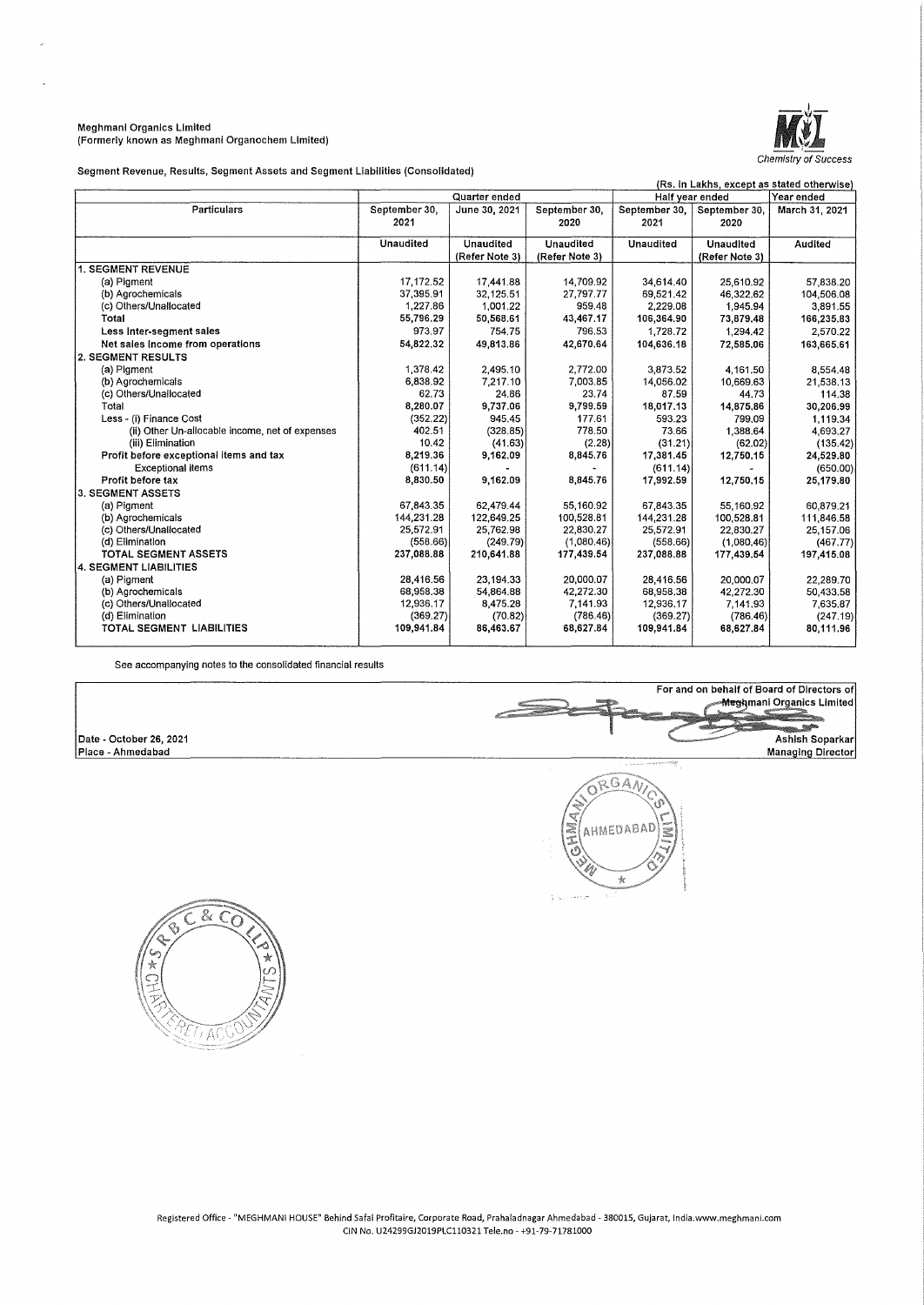### Meghmani Organics Limited (Formerly known as Meghmanl Organochem Limited)



### CIN No. U24299GJ2019PLC110321

### Statement of Assets and Liabilities (Consolidated)

|         |                                           | (Rs. in Lakhs, except as stated otherwise) |                         |
|---------|-------------------------------------------|--------------------------------------------|-------------------------|
| Sr. No. | Particulars                               | As at<br>September 30,<br>2021             | As at March 31,<br>2021 |
|         |                                           | Unaudited                                  | Audited                 |
| (A)     | <b>ASSETS</b>                             |                                            |                         |
|         | <b>Non-Current Assets</b>                 |                                            |                         |
|         | (a) Property, Plant and Equipment         | 69,018.26                                  | 62,902.36               |
|         | (b) Capital work-in-progress              | 13,659.09                                  | 10,586,68               |
|         | (c) Other Intangible assets               | 454.75                                     | 478,80                  |
|         | (d) intangible assets under development   | 651.19                                     | 632.36                  |
|         | (e) Financial Assets                      |                                            |                         |
|         | (i) Investments                           | 21,149.19                                  | 20.203.16               |
|         | (ii) Others                               | 595.02                                     | 1.061.72                |
|         | (f) Non Current Tax Assets (Net)          | 1,242.69                                   | 1,283.42                |
|         | (a) Other Non-Current Assets              | 660.93                                     | 800.14                  |
|         | <b>Total Non-Current Assets</b>           | 107.431.12                                 | 97.948.64               |
|         | <b>Current Assets</b>                     |                                            |                         |
|         | (a) Inventories                           | 53,109.90                                  | 37,605.84               |
|         | (b) Financial Assets                      |                                            |                         |
|         | (i) Investments                           | 7.400.76                                   | 10,243.86               |
|         | (ii) Trade Receivables                    | 41,764.25                                  | 41,069.34               |
|         | (iii) Cash and cash equivalents           | 5,731.80                                   | 2,071.60                |
|         | (iv) Bank balances other than (iii) above | 8,289.45                                   | 77.16                   |
|         | $(v)$ Loans                               | 55.05                                      | 39.86                   |
|         | (vi) Others                               | 5,521.16                                   | 3,593.71                |
|         | (c) Other Current Assets                  | 7,785.39                                   | 4,765.07                |
|         | <b>Total Current Assets</b>               | 129,657.76                                 | 99,466.44               |
|         | <b>TOTAL ASSETS</b>                       | 237,088.88                                 | 197,415.08              |
| (B)     | <b>EQUITY AND LIABILITIES</b>             |                                            |                         |
|         | Equity                                    |                                            |                         |
|         | (a) Equity Share capital                  | 2.543.14                                   | 2.543.14                |
|         | (b) Other Equity                          | 124,603.90                                 | 114,759.98              |
|         | <b>Total Equity</b>                       | 127, 147.04                                | 117,303.12              |
|         | Non-Current Liabilities                   |                                            |                         |
|         | (a) Financial Liabilities                 |                                            |                         |
|         | (i) Borrowings                            | 24,556.61                                  | 12,323.08               |
|         | (ii) Other Financial Liabilities          | 776.79                                     | 667.14                  |
|         | (b) Provisions                            | 1.450.98                                   | 1.349.32                |
|         | (c) Deferred Tax Liabilities (Net)        | 5.011.86                                   | 4,404.52                |
|         | <b>Total Non- Current Liabilities</b>     | 31,796.24                                  | 18.744.06               |
|         | <b>Current Liabilities</b>                |                                            |                         |
|         | (a) Financial Liabilities                 |                                            |                         |
|         | (i) Borrowings                            | 17,373.23                                  | 13,870.22               |
|         | (ii) Trade Payables                       | 39,051.00                                  | 34.020.38               |
|         | (iii) Other Financial Liabilities         | 14,179.95                                  | 9,246.42                |
|         | (b) Other Current Liabilities             | 4,363.24                                   | 2,266.10                |
|         | (c) Provisions                            | 11.46                                      | 11.46                   |
|         | (d) Current Tax Liabilities (Net)         | 3,166.72                                   | 1.953.32                |
|         | <b>Total Current Liabilities</b>          | 78,145.60                                  | 61,367.90               |
|         | <b>Total Liabilities</b>                  | 109.941.84                                 | 80,111.96               |
|         | <b>Total Equity and Liabilities</b>       | 237,088.88                                 | 197,415.08              |
|         |                                           |                                            |                         |

See accompanying notes to the consolidated financial results

# Date • October 26, 2021 Place • Ahmedabad





For and on behalf of Board of Directors of<br>Meghmani Organics Limited

Ashish Separkar<br>Managing Director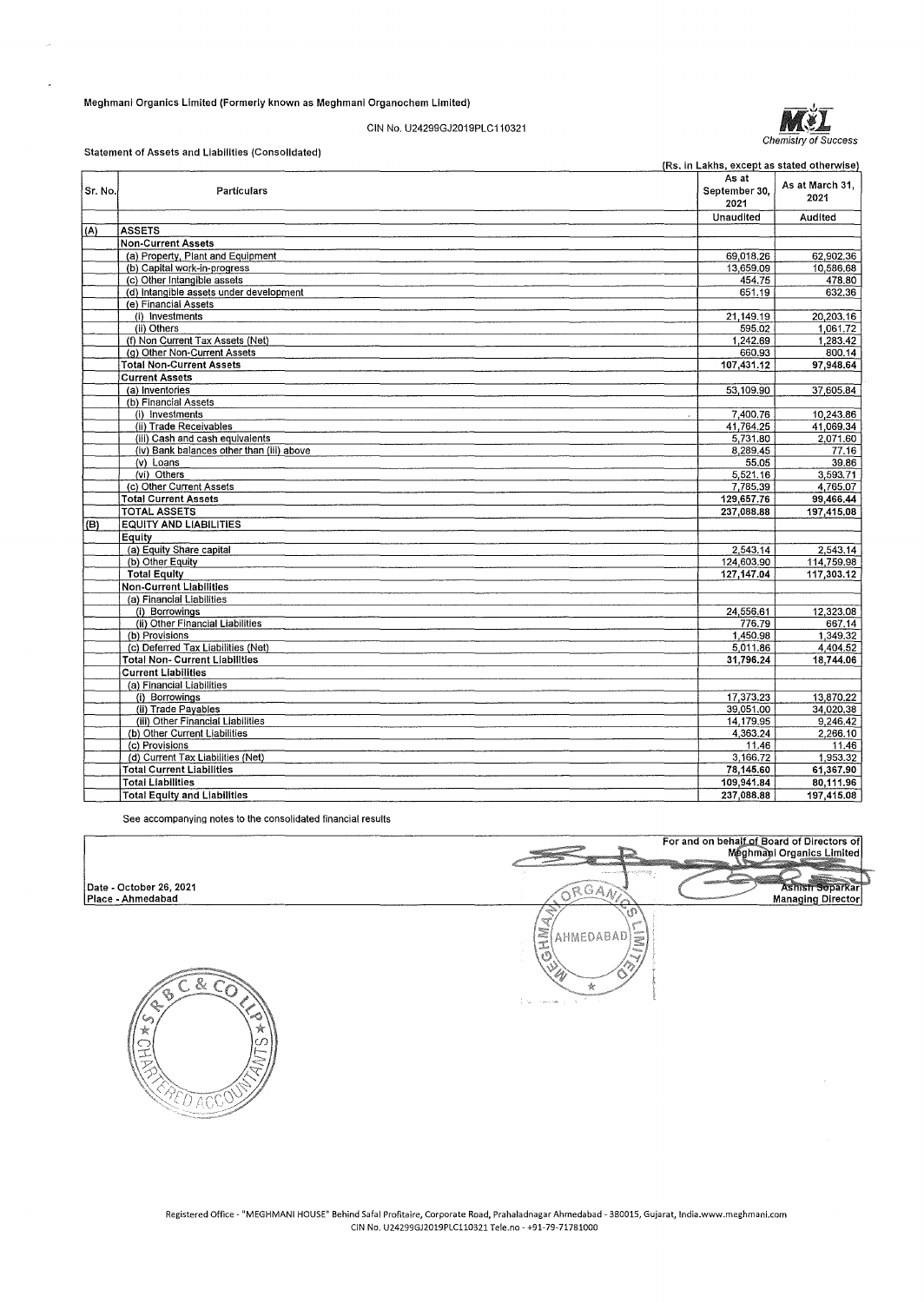### Meghmanl Organics Limited (Formerly known as Meghmani Organochem Limited)

Chemistry of Success

Annexure • 1- Statement of Unaudited Consolidated Cash Flow for the half year ended on September 30, 2021

|         | <b>1. Ownershout of Officiality a collocitation official fort for the fight year chapa off oppicitive for th</b> | (Rs. in Lakhs, except as stated otherwise)          |                                                     |
|---------|------------------------------------------------------------------------------------------------------------------|-----------------------------------------------------|-----------------------------------------------------|
| Sr. No. | Particulars                                                                                                      | For the half<br>vear ended<br>September 30,<br>2021 | For the half year<br>ended<br>September 30,<br>2020 |
|         |                                                                                                                  | Unaudited                                           | Unaudited                                           |
| Α       | <b>Cash Flow from Operating Activities</b>                                                                       |                                                     | (Refer Note 9)                                      |
|         | Profit Before Tax                                                                                                | 17,992.59                                           | 12,750.15                                           |
|         | Adjustment to reconcile profit before tax to net cash flows:                                                     |                                                     |                                                     |
|         | Depreciation and Amortisation Expenses                                                                           | 2,989.74                                            | 2,462.11                                            |
|         | Unrealised Foreign Exchange (Gain) / Loss (Net)                                                                  | (463.57)                                            | 2,267.95                                            |
|         | Liability no longer Required written back                                                                        | (236, 90)                                           | (36.29)                                             |
|         | Dividend Income<br>Finance cost                                                                                  | (698.41)<br>593.23                                  | (0.35)<br>799.09                                    |
|         | Interest Income                                                                                                  | (192.14)                                            | (136, 63)                                           |
|         | (Reversal) / Provision of Bad Debt                                                                               | (217.78)                                            | 167.61                                              |
|         | Sundry Balance Written off / (Written Back)                                                                      | (13.94)                                             | (1.45)                                              |
|         | Profit on Sale of Mutual Funds                                                                                   | (219.35)                                            | (25.43)                                             |
|         | Fair Value Gain on investment in OCRPS measured at FVTPL                                                         | (946.04)                                            |                                                     |
|         | Loss on Sale of Property, Plant & Equipment (Net)                                                                | 18.94                                               | 36.72                                               |
|         | Operating Profit Before Working Capital Changes                                                                  | 18,606,37                                           | 18,283.48                                           |
|         | Adjustment for:<br>(Increase) in Inventories                                                                     | (15,504.06)                                         | (3, 175.80)                                         |
|         | (Increase)/Decrease in Trade Receivables                                                                         | (19.11)                                             | 5,480.95                                            |
|         | (Increase)/Decrease in Short Term Loans and Advances                                                             | (15.19)                                             | 9.48                                                |
|         | (Increase)/Decrease in Other Current Financial Assets                                                            | (719.39)                                            | 4.63                                                |
|         | (Increase)/Decrease in Other Current Assets                                                                      | (3,020.32)                                          | 1,209.27                                            |
|         | (Increase) in Other Non-Current Financial Assets                                                                 | (28.90)                                             | (7.35)                                              |
|         | Decrease in Other Non-Current Assets                                                                             | 87.04                                               |                                                     |
|         | Increase in Trade Payables                                                                                       | 5,286.21                                            | 772.33                                              |
|         | Increase in Other Current Financial Liabilities<br>Increase in Other Current Liabilities                         | 1,041.50<br>1,752.04                                | 281.26<br>15.47                                     |
|         | Increase in Other Non Financial Liabilities                                                                      | 92.98                                               | 106.37                                              |
|         | Increase in Provisions                                                                                           | 115.26                                              | 87.74                                               |
|         | <b>Working Capital Changes</b>                                                                                   | (10, 931, 94)                                       | 4,784.35                                            |
|         | <b>Cash Generated from Operation</b>                                                                             | 7,674.43                                            | 23,067.83                                           |
|         | Direct Taxes Paid (Net of refund)                                                                                | (2,753.54)                                          | (1,849.45)                                          |
|         | Net Cash generated from Operating Activities                                                                     | 4,920.89                                            | 21,218.38                                           |
| в       | <b>Cash Flow from Investment Activities</b>                                                                      |                                                     |                                                     |
|         | Purchase of Property, Plant & Equipment                                                                          | (11, 595.84)                                        | (9,365.26)                                          |
|         | Proceeds from sale of Property, Plant & Equipment<br>(Investment in) Fixed deposits                              | 38.57<br>(15,800,59)                                | 16.86                                               |
|         | Redemption of Fixed Deposits                                                                                     | 10,800.00                                           | (4,009.62)                                          |
|         | <b>Interest Received</b>                                                                                         | 192.14                                              | 140.41                                              |
|         | Dividend Received                                                                                                | 0.35                                                | 0.35                                                |
|         | Proceeds from Redemption of Mutual Fund                                                                          | 9,312.13                                            | 4,711,98                                            |
|         | Investment in Mutual Fund                                                                                        | (6, 249.69)                                         | (7,749.64)                                          |
|         | Net Cash Used in Investing Activities                                                                            | (13, 302.93)                                        | (16, 254.92)                                        |
| c       | <b>Cash Flow from Financing Activities</b>                                                                       |                                                     |                                                     |
|         | Deposit of Dividend in Earmarked Bank Account<br>Finance cost Paid                                               | (3,215.29)                                          |                                                     |
|         | Repayment of Finance Lease Liability                                                                             | (335.54)<br>(78.66)                                 | (452.53)<br>(78.66)                                 |
|         | (Repayment)/Proceeds from Short Term Borrowings                                                                  | 2,728.08                                            | (7,837.81)                                          |
|         | Proceeds from Bank Borrowing (Term Loan)                                                                         | 15,000.00                                           | 10,997.25                                           |
|         | Repayment of Bank Borrowing (Term Loan)                                                                          | (2.056.35)                                          | (2, 175.73)                                         |
|         | Net Cash (Used in) / Generated from Financing Activities                                                         | 12,042.24                                           | 452.52                                              |
|         | Net (Decrease)/ Increase in Cash and Cash Equivalent (A+B+C)                                                     | 3,660.20                                            | 5,415.98                                            |
|         | Cash and Cash Equivalent at the beginning of the period                                                          | 2,071.60                                            | 849.26                                              |
|         | Cash and Cash Equivalent at the end of the period                                                                | 5,731.80                                            | 6,265.24                                            |
|         | Reconciliation of Cash and Cash Equivalent                                                                       |                                                     |                                                     |
|         | Total Cash & Bank Balance as per Balance Sheet                                                                   | 5,731.80                                            | 6,265.24                                            |
|         | Cash and Cash Equivalent Comprises as under:<br><b>Balance with Banks in Current Accounts</b>                    | 3,124.63                                            | 2,255.19                                            |
|         | Fixed Deposit with Bank                                                                                          | 2,600.00                                            | 4,000.00                                            |
|         | Cash on Hand                                                                                                     | 7.17                                                | 10.05                                               |
|         | <b>Cash and Cash Equivalents</b>                                                                                 | 5,731.80                                            | 6,265.24                                            |

See accompanying notes to the consolidated financial results





**Registered Office - "MEGHMANI HOUSE" Behind Safal Profitaire, Corporate Road, Prahaladnagar Ahmedabad - 380015, Gujarat, lndia.www.meghmani.com**  CIN No. U24299GJ2019PLC110321 Tele.no - +91-79-71781000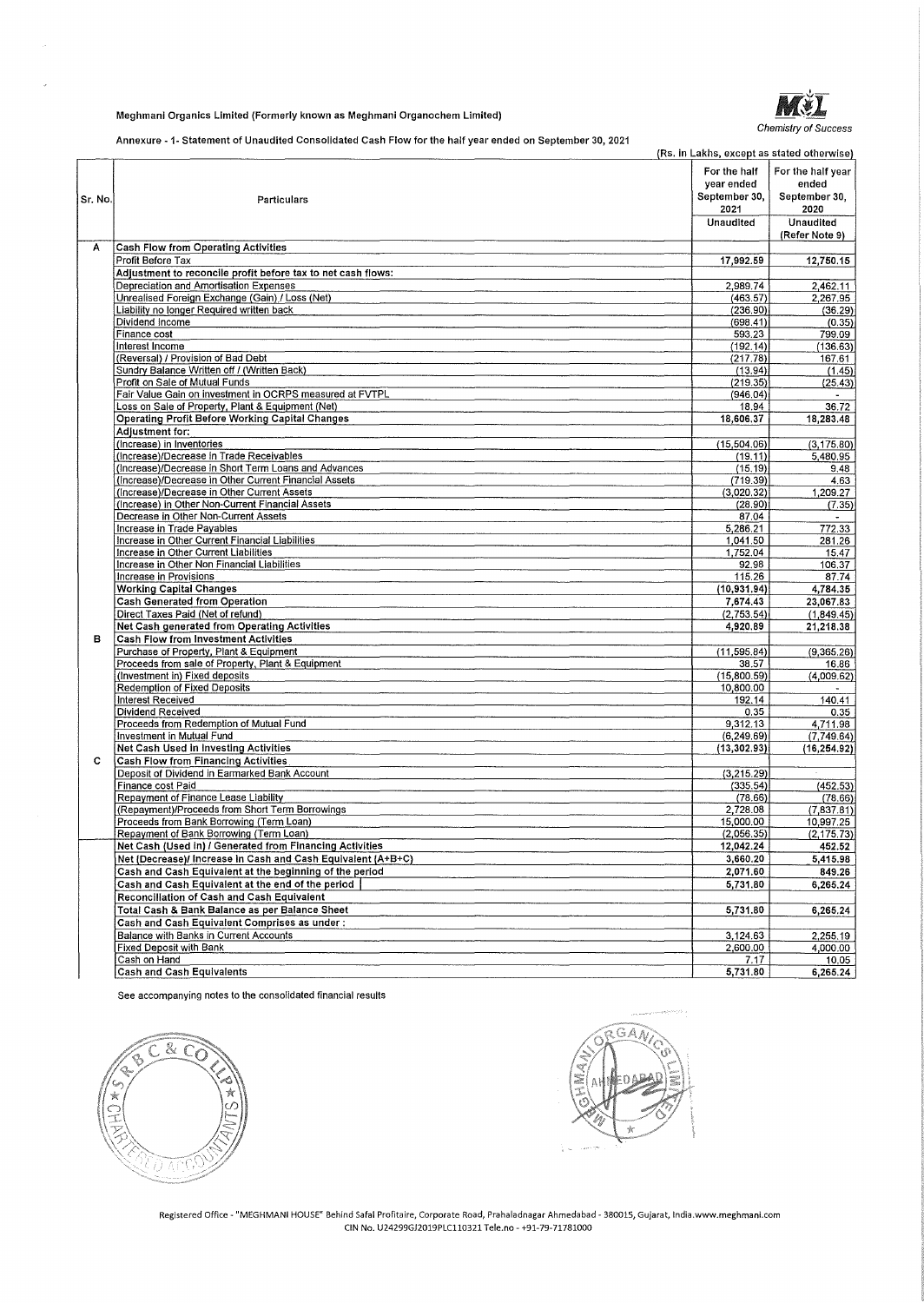Independent Auditor's Review Report on the Quarterly and Year to Date Unaudited Consolidated Financial Results of the Company Pursuant to the Regulation 33 of the SEBI (Listing Obligations and Disclosure Requirements) Regulations, 2015, as amended

### Review Report to The Board of Directors of Meghmani Organics Limited (Formerly known as Meghmani Organochem Limited)

- 1. We have reviewed the accompanying Statement of Unaudited Consolidated Financial Results of Meghmani Organics Limited (formerly known as Meghmani Organochem Limited) (the "Holding Company") and its subsidiaries (the Holding Company and its subsidiaries together referred to as "the Group"), for the quarter ended September 30, 2021 and year to date from April 1, 2021 to September 30, 2021 (the "Statement") attached herewith, being submitted by the Holding Company pursuant to the requirements of Regulation 33 of the SEBI (Listing Obligations and Disclosure Requirements) Regulations, 2015, as amended (the "Listing Regulations").
- 2. This Statement, which is the responsibility of the Holding Company's Management and approved by the Holding Company's Board of Directors, has been prepared in accordance with the recognition and measurement principles laid down in Indian Accounting Standard 34, (Ind AS 34) "Interim Financial Reporting" prescribed under Section 133 of the Companies Act, 2013 as amended, read with relevant rules issued thereunder and other accounting principles generally accepted in India. Our responsibility is to express a conclusion on the Statement based on our review.
- 3. We conducted our review of the Statement in accordance with the Standard on Review Engagements (SRE) 2410, "Review of Interim Financial Information Performed by the Independent Auditor of the Entity" issued by the Institute of Chartered Accountants of India. This standard requires that we plan and perform the review to obtain moderate assurance as to whether the Statement is free of material misstatement. A review of interim financial information consists of making inquiries, primarily of persons responsible for financial and accounting matters, and applying analytical and other review procedures. A review is substantially less in scope than an audit conducted in accordance with Standards on Auditing and consequently does not enable us to obtain assurance that we would become aware of all significant matters that might be identified in an audit. Accordingly, we do not express an audit opinion.

We also performed procedures in accordance with the Circular No. CIR/CFD/CMD1/44/2019 dated March 29, 2019 issued by the Securities and Exchange Board of India under Regulation 33(8) of the Listing Regulations, to the extent applicable.

| Meghmani Organics Limited (formerly known as   Holding Company |                                |  |  |  |  |
|----------------------------------------------------------------|--------------------------------|--|--|--|--|
| Meghmani Organochem Limited)                                   |                                |  |  |  |  |
| Meghmani Organics Inc., USA                                    | <b>Wholly Owned Subsidiary</b> |  |  |  |  |
| Meghmani Overseas FZE - Dubai                                  | <b>Wholly Owned Subsidiary</b> |  |  |  |  |
| PT Meghmani Organics Indonesia                                 | <b>Wholly Owned Subsidiary</b> |  |  |  |  |
| Meghmani Synthesis Limited                                     | <b>Wholly Owned Subsidiary</b> |  |  |  |  |

### The Statement includes the results of the following entities:

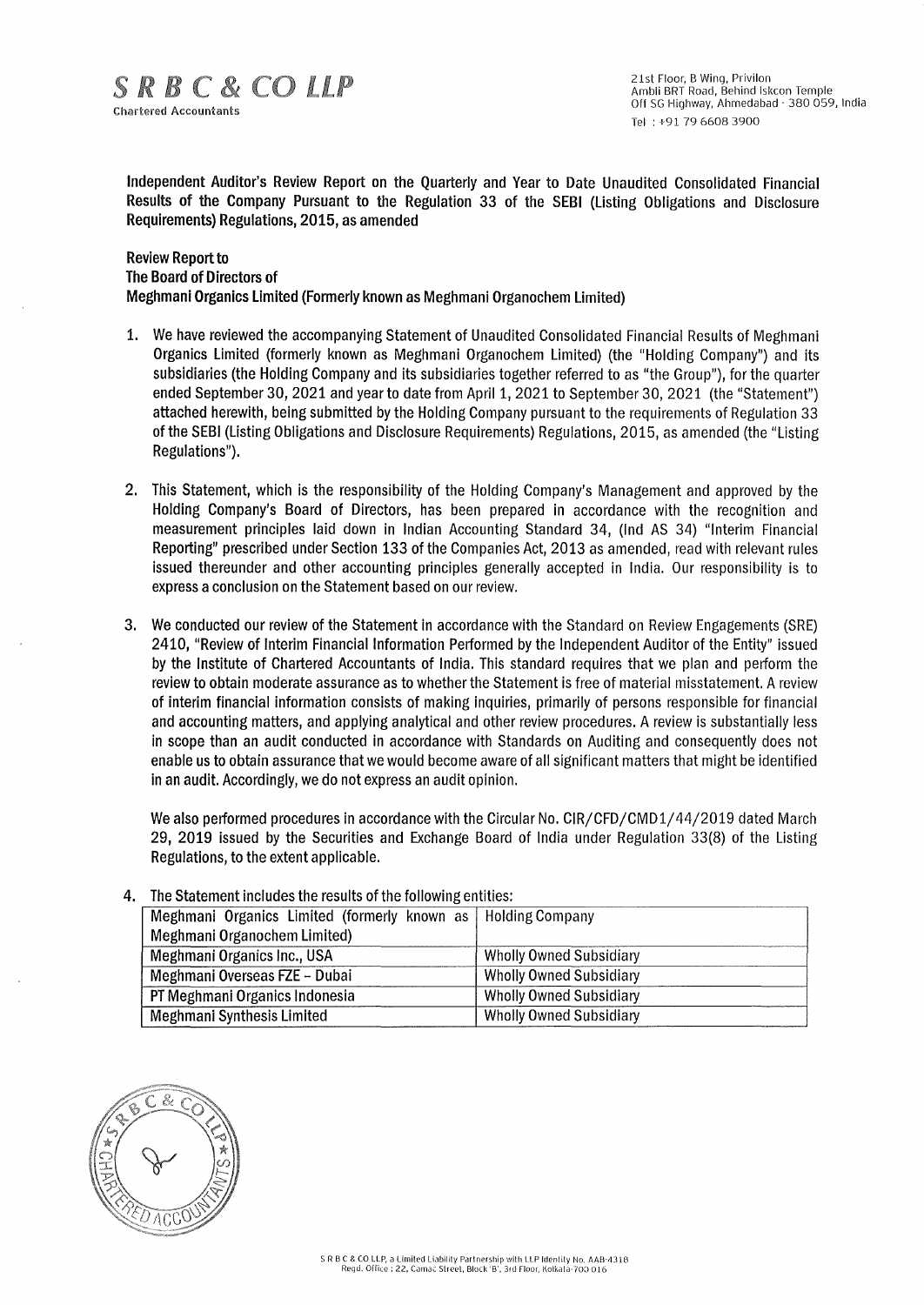# SRBC&COLLP

Chartered Accountants

- 5. Based on our review conducted and procedures performed as stated in paragraph 3 above and based on the consideration of the review report of other auditor referred to in paragraph 6 below, nothing has come to our attention that causes us to believe that the accompanying Statement, prepared in accordance with recognition and measurement principles laid down in the aforesaid Indian Accounting Standards ('Ind AS') specified under Section 133 of the Companies Act, 2013, as amended, read with relevant rules issued thereunder and other accounting principles generally accepted in India, has not disclosed the information required to be disclosed in terms of the Listing Regulations, including the manner in which it is to be disclosed, or that it contains any material misstatement.
- 6. The accompanying Statement includes the unaudited interim financial results and other unaudited financial information in respect of one subsidiary, whose unaudited interim financial results include total assets of Rs. 1,347.59 lakhs as at September 30, 2021, total revenues of Rs 1,228.34 lakhs and Rs 2,229.56 lakhs for the quarter and six months ended September 30, 2021 respectively, total net profit after tax of Rs. 41.60 lakhs and Rs. 60.45 lakhs for the quarter and six months ended September 30, 2021 respectively, total comprehensive income of Rs. 40.86 lakhs and Rs. 65.34 lakhs for the quarter and six months ended September 30, 2021 respectively, and net cash inflows of Rs. 98.41 lakhs for the period from April 1, 2021 to September 30, 2021, as considered in the Statement which has been reviewed by its independent auditor.

The independent auditor's review reports on interim financial results of this entity has been furnished to us by the Management and our conclusion on the Statement, in so far as it relates to the amounts and disclosures in respect of this subsidiary is based solely on the report of such auditor and procedures performed by us as stated in paragraph 3 above.

This Subsidiary is located outside India whose financial results and other financial information have been prepared in accordance with accounting principles generally accepted in its country and which have been audited by other auditor under generally accepted auditing standards applicable in that country. The Holding Company's management has converted the financial results of such subsidiary located outside India from accounting principles generally accepted in its respective country to accounting principles generally accepted in India. We have reviewed these conversion adjustments made by the Holding Company's management. Our conclusion in so far as it relates to the balances and affairs of such Subsidiary located outside India is based on the report of other auditor and the conversion adjustments prepared by the management of the Holding Company and reviewed by us.

7. The accompanying Statement includes unaudited interim financial results and other unaudited financial information in respect of two subsidiaries, whose unaudited interim financial results includes total assets of Rs 1.44 lakhs as at September 30, 2021, total revenues of Rs Nil and Rs Nil, for the quarter and six months ended September 30, 2021 respectively, total net loss after tax of Rs. 0.18 lakhs and Rs. 0.47 lakhs for the quarter and six months ended September 30, 2021 respectively, total comprehensive loss of Rs. 0.18 lakhs and Rs. 0.45 lakhs for the quarter and six months ended September 30, 2021 respectively and net cash outflows of Rs. 0.43 lakhs for the period from April 1, 2021 to September 30, 2021.

The unaudited interim financial results and other unaudited financial information of the these subsidiaries have not been reviewed by any auditor and have been approved and furnished to us by the Management and our conclusion on the Statement, in so far as it relates to the affairs of these subsidiaries is based solely on such unaudited interim financial results and other unaudited financial information. According to the information and explanations given to us by the Management, these interim financial results are not material to the Group.

Qur conclusion on the Statement in respect of matters stated above in paragraph 6 and 7 above, is not 'fied with respect to our reliance on the work done and the reports of the other auditors and the financial resures certified by the Management.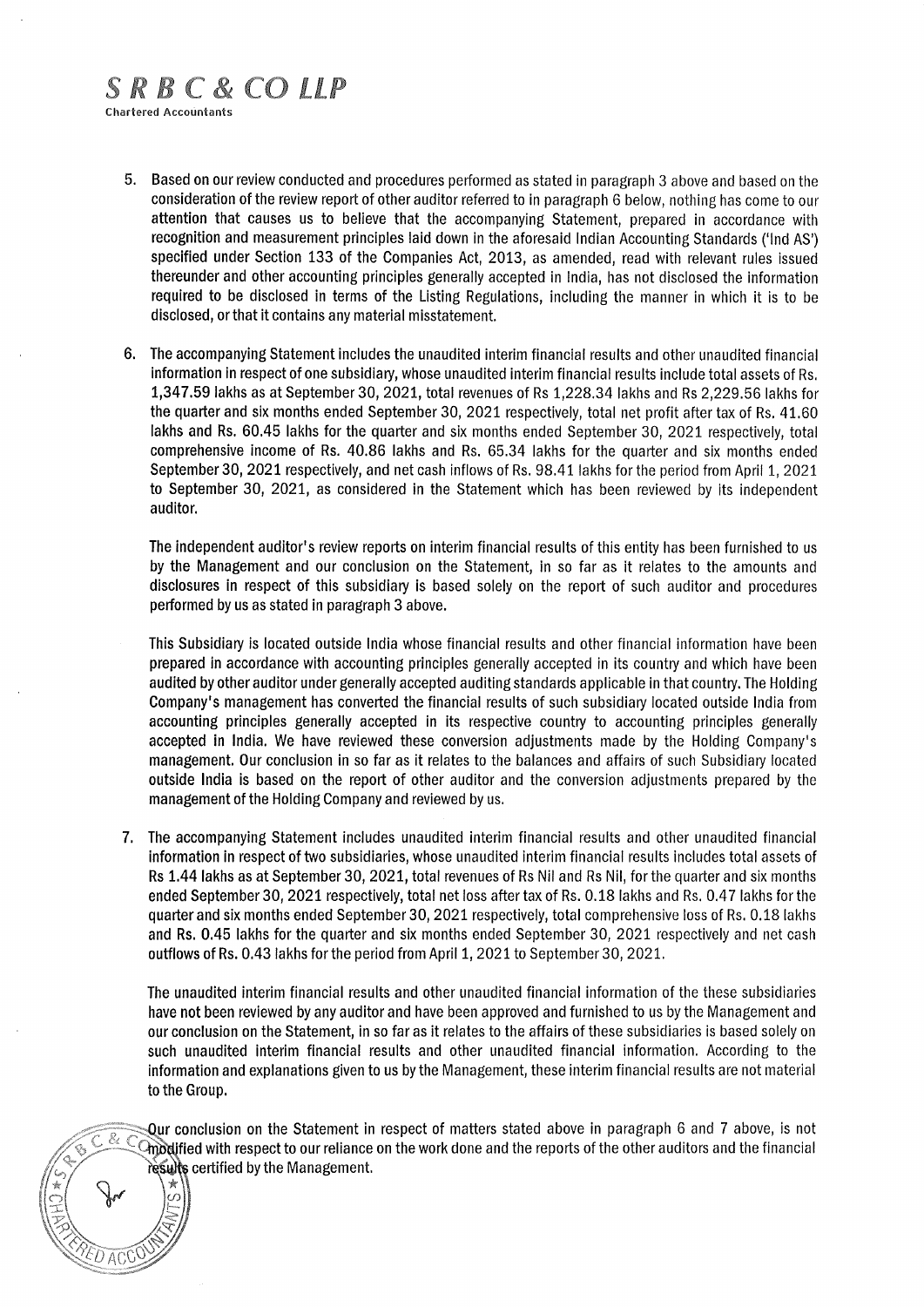# SRBC&COLLP

Chartered Accountants

8. The comparative financial information appearing in the Statement for the previous quarter ended June 30, 2021 and corresponding quarter ended September 30, 2020 and year to date from April 1, 2020 to September 30, 2020 have been prepared solely based on the information compiled by the management and approved by the Board of Directors, but have not been subjected to audit or review.

**For S R B C** & **CO LLP**  Chartered Accountants **ICAI Firm registration** number: 324982E/E300003

18melle  $\frac{1}{2}$ 

per Sukrut Mehta Partner Membership No.: 101974

UDIN: 21101974AAAAGH2614 Ahmedabad October 26, 2021

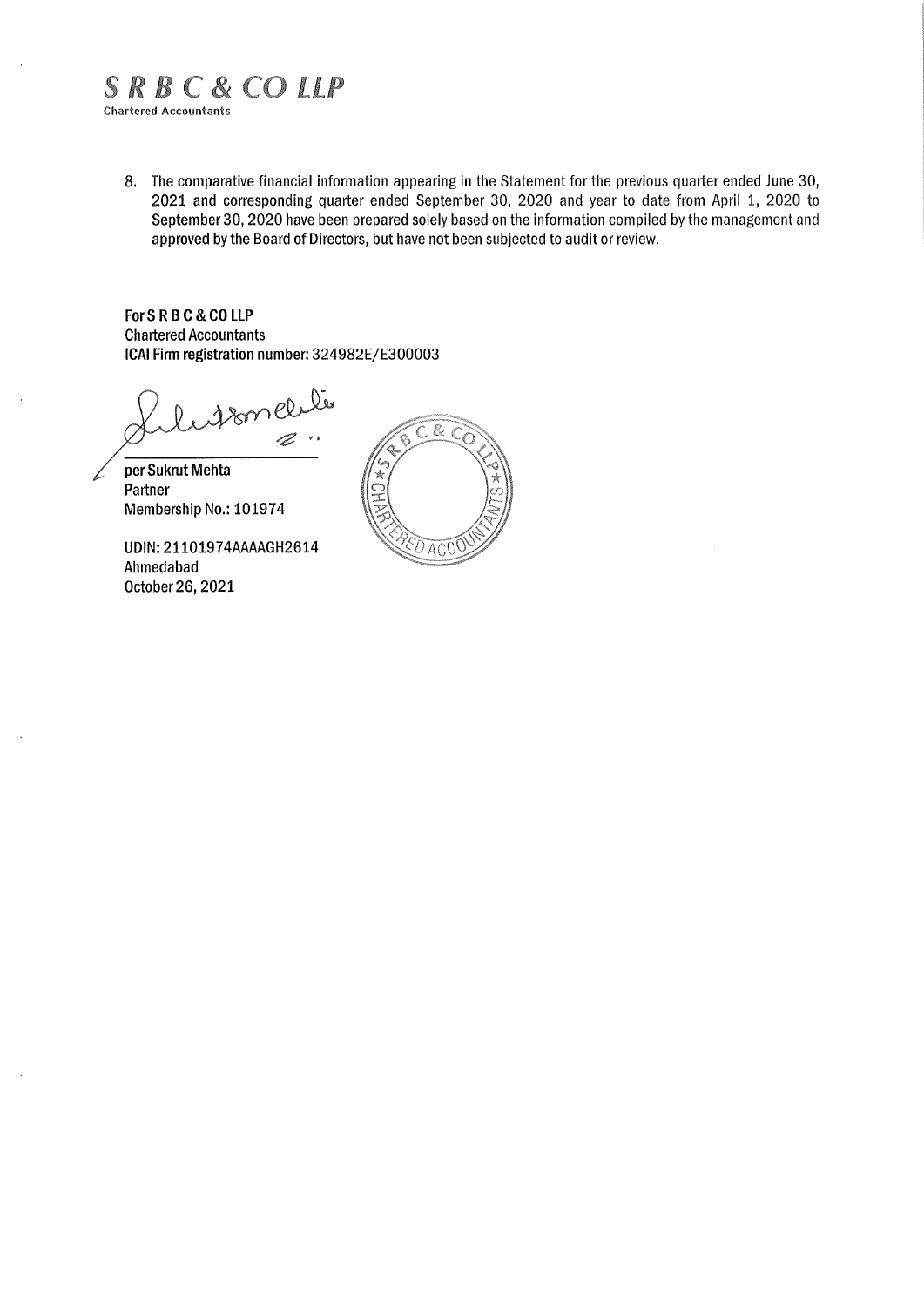### Meghmani Organics Limited (Formerly known as Meghmani Organochem Limited) CIN No. U24299GJ2019PLC110321



Statement of Unaudited Standalone Financial Results for the quarter and half year ended September 30, 2021

| (Rs. in Lakhs, except as stated otherwise) |                                                                                                                                     |                       |                  |                       |                       |                       |                |
|--------------------------------------------|-------------------------------------------------------------------------------------------------------------------------------------|-----------------------|------------------|-----------------------|-----------------------|-----------------------|----------------|
|                                            |                                                                                                                                     |                       | Quarter ended    |                       |                       | Half year ended       | Year ended     |
| Sr. No.                                    | Particulars                                                                                                                         | September 30,<br>2021 | June 30, 2021    | September 30,<br>2020 | September 30,<br>2021 | September 30,<br>2020 | March 31, 2021 |
|                                            |                                                                                                                                     | <b>Unaudited</b>      | <b>Unaudited</b> | <b>Unaudited</b>      | Unaudited             | Unaudited             | Audited        |
|                                            |                                                                                                                                     |                       | (Refer Note 3)   | (Refer Note 3)        |                       | (Refer Note 3)        |                |
|                                            | Revenue from operations                                                                                                             | 54,568.43             | 49,567.39        | 42,507.70             | 104,135.82            | 71,933.54             | 162, 344, 28   |
| $\mathbf{I}$                               | Other income                                                                                                                        | 1.497.96              | 2,832.16         | 119.19                | 4,330.12              | 292.08                | 2,471.83       |
| Ш                                          | Total income (I+II)                                                                                                                 | 56,066.39             | 52.399.55        | 42,626.89             | 108,465.94            | 72.225.62             | 164,816.11     |
| IV.                                        | <b>EXPENSES</b>                                                                                                                     |                       |                  |                       |                       |                       |                |
|                                            | (a) Cost of materials consumed                                                                                                      | 38,195.52             | 31,062.06        | 24,650.93             | 69,257.58             | 40,110.39             | 94,947.63      |
|                                            | (b) Purchases of stock-in-trade                                                                                                     | 176.34                | 405.04           | 474.85                | 581,38                | 590.64                | 1.555.52       |
|                                            | (c) Changes in inventories of finished goods, work-in-                                                                              |                       |                  |                       |                       |                       |                |
|                                            | progress and stock-in-trade                                                                                                         | (7, 250, 39)          | (3,721.02)       | (3,719.03)            | (10, 971.41)          | (2,948.91)            | (6.753.95)     |
|                                            | (d) Employee benefits expense                                                                                                       | 2.926.00              | 2.891.54         | 2.734.77              | 5,817.54              | 4.850.28              | 10.041.21      |
|                                            | (e) Finance costs                                                                                                                   | (352.97)              | 944.60           | 176.95                | 591.63                | 797.91                | 1.116.18       |
|                                            | (f) Depreciation and amortisation expense                                                                                           | 1.458.06              | 1.529.51         | 1.226.42              | 2.987.57              | 2.460.65              | 5,064.52       |
|                                            | (g) Other expenses                                                                                                                  | 12,746.03             | 10,191.37        | 8,261.61              | 22,937.40             | 13,720.20             | 34,561.97      |
|                                            | Total expenses (IV)                                                                                                                 | 47,898.59             | 43,303.10        | 33,806.50             | 91,201.69             | 59,581.16             | 140,533.08     |
| v                                          | Profit before exceptional items and tax (III - IV)                                                                                  | 8,167.80              | 9,096.45         | 8,820.39              | 17,264.25             | 12,644.46             | 24,283.03      |
| V <sub>1</sub>                             | Exceptional items (Refer Note 6)                                                                                                    | (611.14)              |                  |                       | (611.14)              |                       | (650,00)       |
| VII                                        | Profit before tax (V - VI)                                                                                                          | 8,778.94              | 9,096.45         | 8,820.39              | 17,875.39             | 12,644.46             | 24,933.03      |
| VIII                                       | Tax expense                                                                                                                         |                       |                  |                       |                       |                       |                |
|                                            | (1) Current tax                                                                                                                     | 1,890,00              | 2,090,00         | 2,225.00              | 3,980.00              | 3,280.00              | 6,625.00       |
|                                            | (2) Adjustment of tax relating to earlier years                                                                                     |                       |                  |                       |                       |                       |                |
|                                            | (3) Net deferred tax expense / (benefit)                                                                                            | 398.24                | 193.19           | 42.49                 | 591.43                | (36.78)               | (193.40)       |
| IX                                         | Net Profit for the period from continuing<br>operations (VII-VIII)                                                                  | 6.490.70              | 6,813.26         | 6,552.90              | 13,303.96             | 9,401.24              | 18,501.43      |
| x                                          | Net Profit for the period (X)                                                                                                       | 6,490.70              | 6,813.26         | 6,552.90              | 13,303.96             | 9,401.24              | 18,501.43      |
| XI                                         | Other Comprehensive Income                                                                                                          |                       |                  |                       |                       |                       |                |
|                                            | A (i) Items that will not be reclassified to profit or loss<br>in subsequent periods                                                | 6.79                  | 6,80             | (73.88)               | 13.59                 | (147.76)              | 27.20          |
|                                            | (ii) Income tax relating to items that will not be<br>reclassified to profit or loss as mentioned above                             | (1.71)                | (1.71)           | 18.60                 | (3.42)                | 37.19                 | (6.85)         |
| XII                                        | Total Comprehensive Income for the period $(X + XI)$<br>(comprising Profit / Loss and Other<br>Comprehensive Income for the period) | 6,495.78              | 6,818.35         | 6,497.62              | 13,314.13             | 9,290.67              | 18,521.78      |
| XIII                                       | Paid up equity share capital (face value of Rs. 1 each)                                                                             | 2,543.14              | 2.543.14         | 2.543.14              | 2,543.14              | 2,543.14              | 2,543.14       |
|                                            |                                                                                                                                     |                       |                  |                       |                       |                       |                |
| XIV                                        | Other equity                                                                                                                        |                       |                  |                       |                       |                       | 114, 183. 17   |
| XVII                                       | Earnings per share (of Rs.1 each) after exceptional<br>item (not annualised for quarters and Half year)                             |                       |                  |                       |                       |                       |                |
|                                            | Basic (in rupees)                                                                                                                   | 2.55                  | 2.68             | 2.58                  | 5.23                  | 3.70                  | 7.28           |
|                                            | Diluted (in rupees)                                                                                                                 | 2.55                  | 2.68             | 2.58                  | 5.23                  | 3.70                  | 7.28           |

See accompanying notes to the standalone financial results



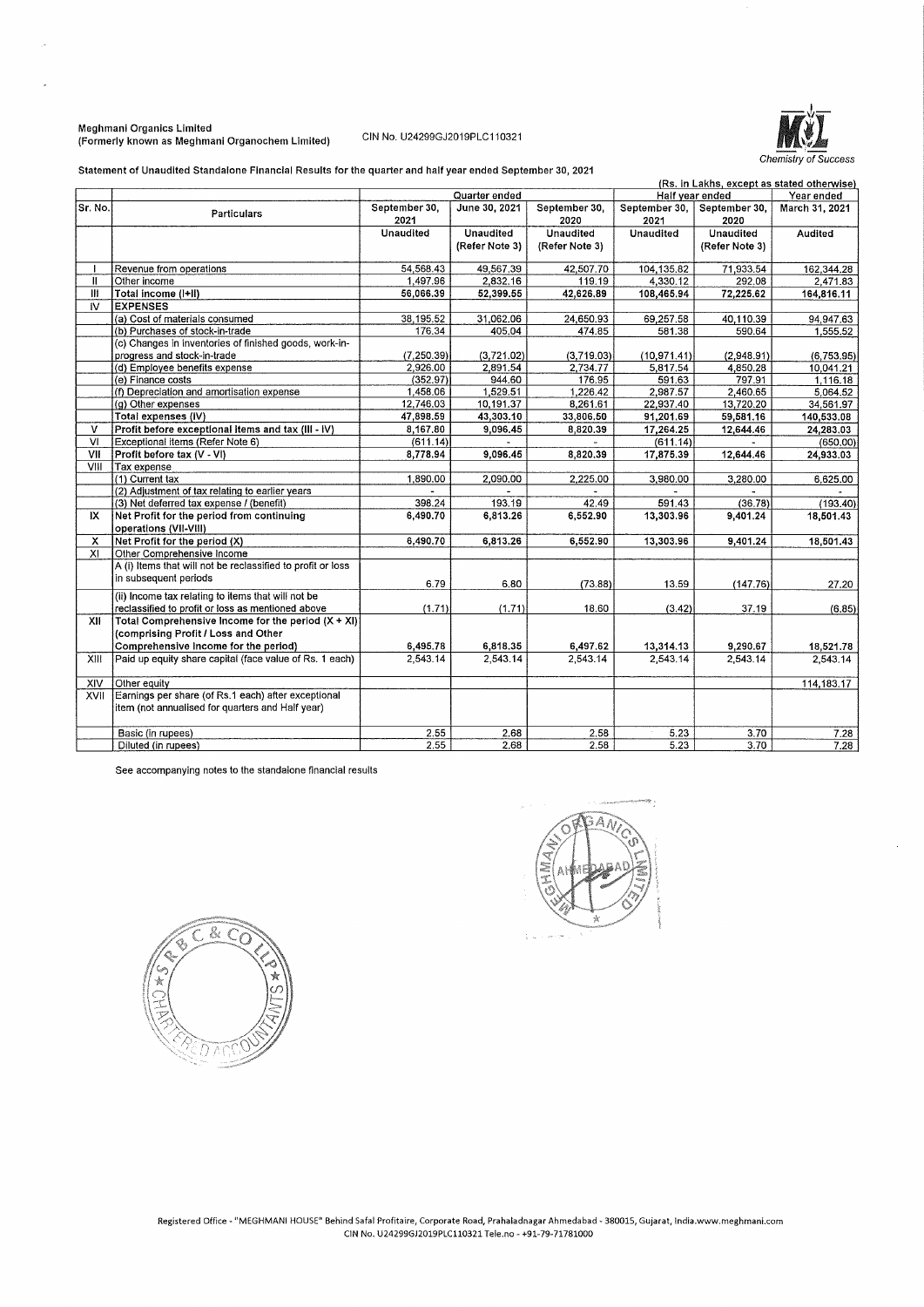#### Meghmani Organics Limited (Formerly known as Meghmani Organochem Limited)



<u> jang</u>

Askish Soparkar<br>Managing Director

Segment revenue, results, Segment assets and segment liabilities (Standalone)

| (Rs. in Lakhs, except as stated otherwise)      |               |                |                |                 |                |                |
|-------------------------------------------------|---------------|----------------|----------------|-----------------|----------------|----------------|
|                                                 |               | Quarter ended  |                | Half year ended |                | Year ended     |
| Particulars                                     | September 30, | June 30, 2021  | September 30.  | September 30,   | September 30,  | March 31, 2021 |
|                                                 | 2021          |                | 2020           | 2021            | 2020           |                |
|                                                 | Unaudited     | Unaudited      | Unaudited      | Unaudited       | Unaudited      | Audited        |
|                                                 |               | (Refer Note 3) | (Refer Note 3) |                 | (Refer Note 3) |                |
| <b>1. SEGMENT REVENUE</b>                       |               |                |                |                 |                |                |
| (a) Pigment                                     | 17.172.51     | 17.441.89      | 14.709.92      | 34,614.40       | 25,610.91      | 57,838.20      |
| (b) Agrochemicals                               | 37,395.92     | 32,125.50      | 27,797.78      | 69,521.42       | 46,322.63      | 104,506.08     |
| Total                                           | 54,568.43     | 49,567.39      | 42,507.70      | 104,135.82      | 71,933.54      | 162,344.28     |
| Less inter-segment sales                        |               |                |                |                 |                |                |
| Net sales Income from operations                | 54,568.43     | 49,567.39      | 42,507.70      | 104,135.82      | 71,933.54      | 162,344.28     |
| 2. SEGMENT RESULTS                              |               |                |                |                 |                |                |
| (a) Pigment                                     | 1,378.42      | 2,495.10       | 2,772.00       | 3,873.52        | 4.161.50       | 8,554.48       |
| (b) Agrochemicals                               | 6.838.92      | 7,217.10       | 7,003.85       | 14,056.02       | 10,669.63      | 21,538.13      |
| Total                                           | 8,217.34      | 9,712.20       | 9,775.85       | 17,929.54       | 14,831.13      | 30,092.61      |
| Less - (i) Finance Cost                         | (352.97)      | 944.60         | 176.95         | 591.63          | 797.91         | 1.116.18       |
| (ii) Other Un-allocable income, net of expenses | 402.51        | (328.85)       | 778.51         | 73.66           | 1,388.76       | 4,693.40       |
| Profit before exceptional items and tax         | 8,167.80      | 9,096.45       | 8,820.39       | 17,264.25       | 12,644.46      | 24,283.03      |
| <b>Exceptional items</b>                        | (611.14)      |                |                | (611.14)        |                | (650.00)       |
| Profit before tax                               | 8,778.94      | 9,096.45       | 8,820.39       | 17,875,39       | 12,644.46      | 24,933.03      |
| <b>3. SEGMENT ASSETS</b>                        |               |                |                |                 |                |                |
| (a) Pigment                                     | 67.843.35     | 62.479.44      | 55,160.92      | 67,843.35       | 55,160.92      | 60,879.21      |
| (b) Agrochemicals                               | 144.231.28    | 122,649.25     | 100.528.81     | 144.231.28      | 100.528.81     | 111,846.58     |
| (c) Others/Unallocated                          | 24,218.87     | 24,753.97      | 21,131.63      | 24.218.87       | 21,131.63      | 23,986.61      |
| <b>Total Segment Assets</b>                     | 236,293.50    | 209,882.66     | 176,821.36     | 236,293,50      | 176,821.36     | 196,712.40     |
| <b>4. SEGMENT LIABILITIES</b>                   |               |                |                |                 |                |                |
| (a) Pigment                                     | 28,416.56     | 23,194.33      | 20,000.07      | 28.416.56       | 20,000,07      | 22.289.70      |
| (b) Agrochemicals                               | 68.958.38     | 54.864.88      | 42,272.30      | 68,958.38       | 42,272.30      | 50,433.58      |
| (c) Others/Unallocated                          | 12,438.51     | 8,278.78       | 6,225.38       | 12,438.51       | 6,225,38       | 7.262.81       |
| <b>Total Segment Liabilities</b>                | 109,813.45    | 86,337.99      | 68,497.75      | 109,813.45      | 68,497.75      | 79,986.09      |
|                                                 |               |                |                |                 |                |                |

See accompanying notes to the standalone financial results

Date • October 26, 2021 Place • Ahmedabad



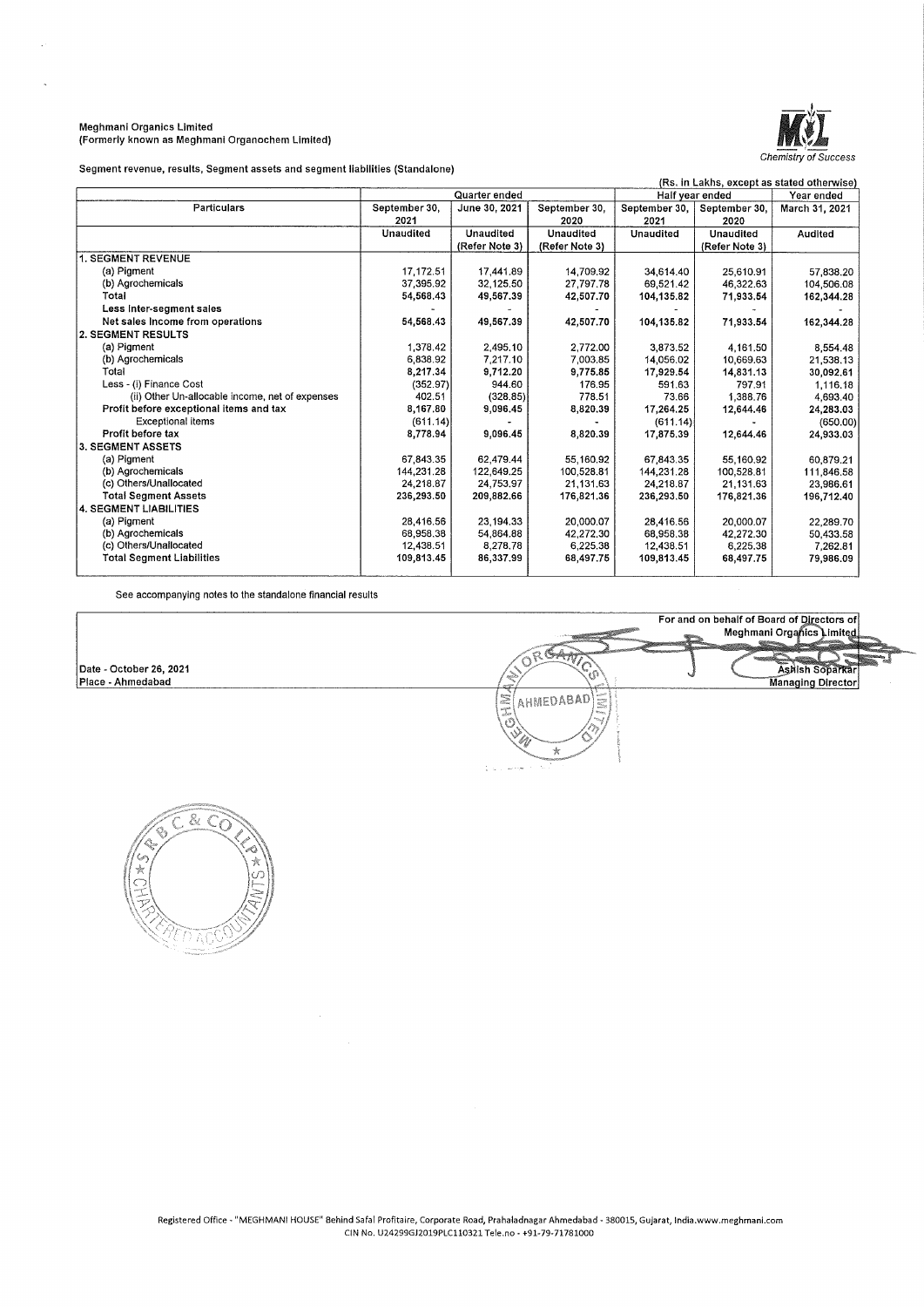### Meghmani Organics Limited (Formerly known as Meghmani Organochem Limited)

CIN No. U24299GJ2019PLC110321 Chemistry of Success



Statement of Assets and Liabilities (Standalone)

|         |                                                                            | (Rs. in Lakhs, except as stated otherwise) |                         |
|---------|----------------------------------------------------------------------------|--------------------------------------------|-------------------------|
| Sr. No. | Particulars                                                                | As at<br>September 30.<br>2021             | As at March 31.<br>2021 |
|         |                                                                            | Unaudited                                  | Audited                 |
| (A)     | <b>ASSETS</b>                                                              |                                            |                         |
|         | <b>Non-Current Assets</b>                                                  |                                            |                         |
|         | (a) Property, Plant and Equipment                                          | 68,973.66                                  | 62.856.03               |
|         | (b) Capital work-in-progress                                               | 13,659.09                                  | 10,586.68               |
|         | (c) Other Intangible assets                                                | 454.75                                     | 478.79                  |
|         | (d) Intangible assets under development                                    | 651.19                                     | 632.36                  |
|         | (e) Investments in Subsidiary                                              | 149.26                                     | 149.26                  |
|         | (f) Financial Assets                                                       |                                            |                         |
|         | (i) Investments                                                            | 21,149.19                                  | 20,203.16               |
|         | (ii) Others                                                                | 595.02                                     | 1,061.72                |
|         | (g) Non Current Tax Assets (Net)                                           | 1,242.69                                   | 1,283.41                |
|         | (h) Other Non-Current Assets                                               | 660,93                                     | 800.14                  |
|         | <b>Total Non-Current Assets</b>                                            | 107,535.78                                 | 98,051.55               |
|         | <b>Current Assets</b>                                                      |                                            |                         |
|         | (a) Inventories                                                            | 52,776.68                                  | 37,324.15               |
|         | (b) Financial Assets                                                       |                                            |                         |
|         | (i) Investments                                                            | 7,400.76                                   | 10,243.86               |
|         | (ii) Trade Receivables                                                     | 41.360.28                                  | 40,587.23               |
|         | (iii) Cash and cash equivalents                                            | 5,591.09                                   | 2,033.87                |
|         | (iv) Bank balances other than (iii) above                                  | 8,289.45                                   | 77.16                   |
|         | (v) Loans                                                                  | 55.05                                      | 39.86                   |
|         | (vi) Others                                                                | 5,521.16                                   | 3,593.71                |
|         | (c) Other Current Assets                                                   | 7,763.25                                   | 4.761.01                |
|         | <b>Total Current Assets</b>                                                | 128,757.72                                 | 98,660.85               |
|         | <b>TOTAL ASSETS</b>                                                        | 236,293.50                                 | 196,712.40              |
| (B)     | <b>EQUITY AND LIABILITIES</b>                                              |                                            |                         |
|         | Equity                                                                     |                                            |                         |
|         | (a) Equity Share capital                                                   | 2,543.14                                   | 2,543.14                |
|         | (b) Other Equity                                                           | 123,936.91                                 | 114,183.17              |
|         | <b>Total Equity</b>                                                        | 126,480.05                                 | 116,726.31              |
|         | Non-Current Liabilities                                                    |                                            |                         |
|         | (a) Financial Liabilities                                                  |                                            |                         |
|         | (i) Borrowings                                                             | 24,556.61                                  | 12,323.08               |
|         | (ii) Other Financial Liabilities                                           | 776.79                                     | 667.14                  |
|         | (b) Provisions                                                             | 1,450.98                                   | 1,349.32                |
|         | (c) Deferred Tax Liabilities (Net)                                         | 5.027.91                                   | 4.433.05                |
|         | (d) Other Non-Current Liabilities                                          |                                            |                         |
|         | <b>Total Non- Current Liabilities</b>                                      | 31,812.29                                  | 18,772.59               |
|         | <b>Current Liabilities</b>                                                 |                                            |                         |
|         | (a) Financial Liabilities                                                  |                                            |                         |
|         | (i) Borrowings                                                             | 17,373.23                                  | 13,870.22               |
|         | (ii) Trade Payables                                                        |                                            |                         |
|         | Total outstanding dues of micro and small enterprises                      | 3,828.71                                   | 3,176.23                |
|         | Total outstanding dues of creditors other than micro and small enterprises | 35, 128.22                                 | 30,728.08               |
|         | (iii) Other Financial Liabilities                                          | 14,179.95                                  | 9,251.42                |
|         | (b) Other Current Liabilities                                              | 4,345.35                                   | 2,243.03                |
|         | (c) Provisions                                                             | 11.46                                      | 11.46                   |
|         | (d) Current Tax Liabilities (Net)                                          | 3,134.24                                   | 1,933.06                |
|         | <b>Total Current Liabilities</b>                                           | 78,001.16                                  | 61,213.50               |
|         | <b>Total Liabilities</b>                                                   | 109,813.45                                 | 79,986.09               |
|         | <b>Total Equity and Liabilities</b>                                        | 236,293.50                                 | 196,712.40              |
|         |                                                                            |                                            |                         |

See accompanying notes to the standalone financial results

For and on behalf of Board of Directors of<br>Meghmani Organics Limited (Formerly known as Meghmani Organochem Limited) 愛

Å ĨQ. A Ő AHMEDABAD ġ

A)

Ashien Soparka Managing Director



**Date** . **October 26, 2021 Place** . **Ahmadabad** 

> **Registered Office - <sup>11</sup> MEGHMANI HOUSf' Behind Safal Profitaire, Corporate Road, Prahaladnagar Ahmedabad - 380015, Gujarat, lndia.www.meghmani.com**  CIN No. U24299GJ2019PLC110321 Tele.no - +91-79-71781000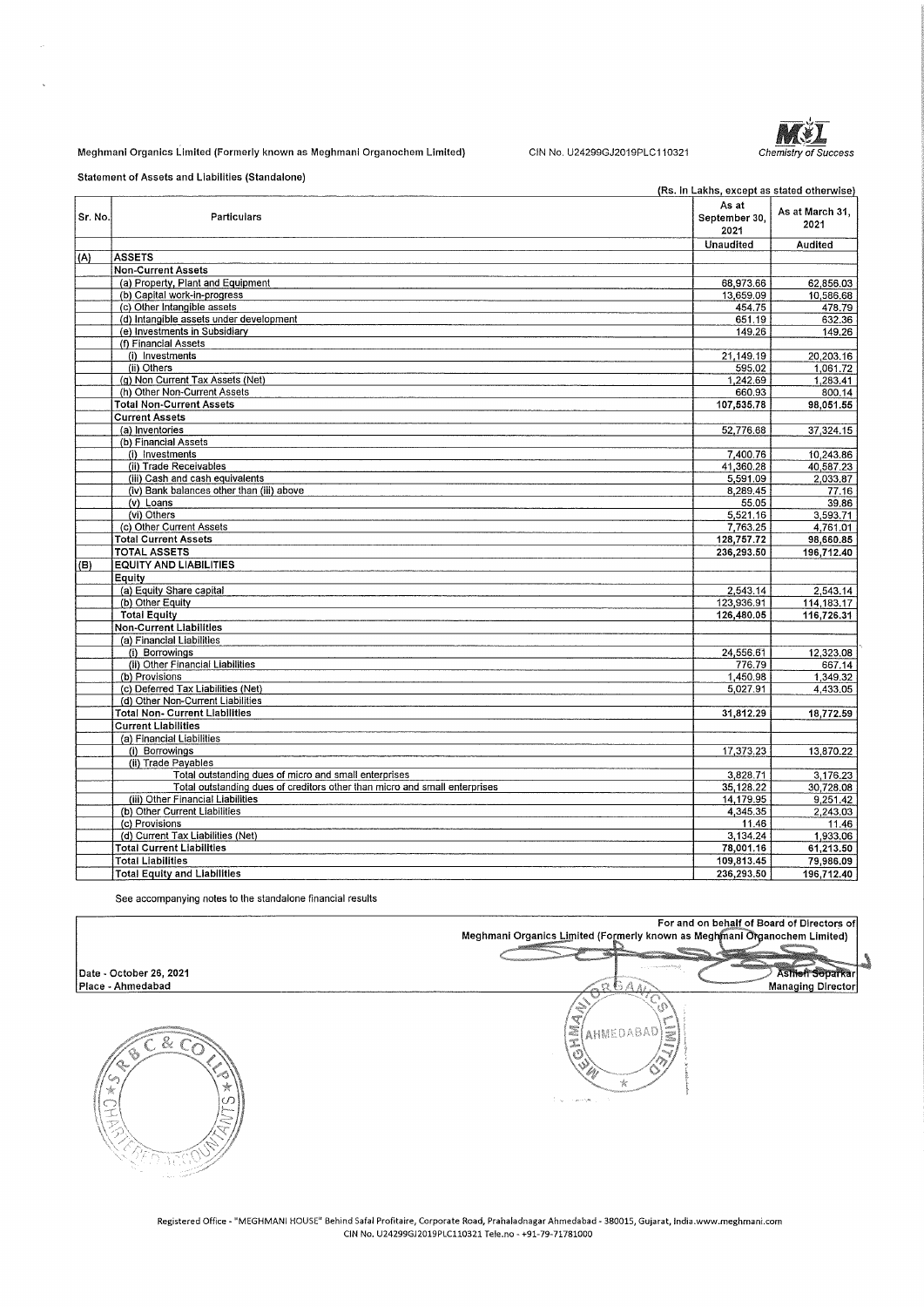

### Meghmanl Organics Limited (Formerly known as Meghmani Organochem Limited)

Annexure - 1 - Statement of Unaudited Standalone Cash Flow for the half year ended on September 30, 2021

|         | Annexure - T - Statement of Unaughed Standardile Cash Flow for the half year ended on September 30, 2021 | (Rs. in Lakhs, except as stated otherwise)<br>For the half<br>year ended | For the half year<br>ended |
|---------|----------------------------------------------------------------------------------------------------------|--------------------------------------------------------------------------|----------------------------|
| Sr. No. | Particulars                                                                                              | September 30,<br>2021                                                    | September 30,<br>2020      |
|         |                                                                                                          | Unaudited                                                                | Unaudited                  |
|         |                                                                                                          |                                                                          | (Refer Note 7)             |
| Α       | <b>Cash Flow from Operating Activities</b>                                                               |                                                                          |                            |
|         | Profit Before Tax                                                                                        | 17,875.39                                                                | 12,644.46                  |
|         | Adjustment to reconcile profit before tax to net cash flows:<br>Depreciation and Amortisation Expenses   | 2,987.57                                                                 | 2,460.65                   |
|         | Unrealised Foreign Exchange (Gain) / Loss (Net)                                                          | (470.14)                                                                 | 2,266.04                   |
|         | Liability no longer Required written back                                                                | (236, 90)                                                                | (36.29)                    |
|         | <b>Finance Cost</b>                                                                                      | 591.63                                                                   | 797.91                     |
|         | Dividend Income                                                                                          | (698, 41)                                                                | (0.35)                     |
|         | Interest Income<br>(Reversal) / Provision of Bad Debt                                                    | (192.14)<br>(217.78)                                                     | (136.63)<br>167.61         |
|         | Sundry Balance Written off / (Written Back)                                                              | (13.94)                                                                  | (1.45)                     |
|         | Profit on Sale of Investment                                                                             | (219.35)                                                                 | (25.43)                    |
|         | Fair Value Gain on investment in OCRPS measured at FVTPL                                                 | (946.04)                                                                 |                            |
|         | Loss on Sale of Property, Plant & Equipment (Net)                                                        | 19.42                                                                    | 36.72                      |
|         | <b>Operating Profit Before Working Capital Changes</b><br>Adjustment for:                                | 18,479.31                                                                | 18,173.24                  |
|         | (Increase) in Inventories                                                                                | (15, 452.53)                                                             | (3,426.08)                 |
|         | (Increase)/Decrease in Trade Receivables                                                                 | (103.82)                                                                 | 5,548.98                   |
|         | (Increase)/Decrease in Short Term Loans and Advances                                                     | (15.19)                                                                  | 9,48                       |
|         | (Increase)/Decrease in Other Current Financial Assets                                                    | (719.39)                                                                 | 4.63                       |
|         | (Increase)/Decrease in Other Current Assets                                                              | (3,002.24)                                                               | 1,287.37                   |
|         | (Increase) in Other Non-Current Financial Assets<br>Decrease in Other Non-Current Assets                 | (28.90)<br>87.04                                                         | (7.35)<br>$\sim$           |
|         | Increase in Trade Payables                                                                               | 5,308.21                                                                 | 684.71                     |
|         | Increase in Other Current Financial Liabilities                                                          | 1,041.50                                                                 | 281.26                     |
|         | Increase in Other Current Liabilities                                                                    | 1,757.21                                                                 | 16.24                      |
|         | Increase in Other Non Financial Liabilities                                                              | 92.98                                                                    | 106.37                     |
|         | Increase in Provisions<br><b>Working Capital Changes</b>                                                 | 115,26<br>(10, 919.87)                                                   | 87.74<br>4,593.35          |
|         | <b>Cash Generated from Operation</b>                                                                     | 7,559.44                                                                 | 22,766.59                  |
|         | Direct Taxes Paid (Net of refund)                                                                        | (2,738.09)                                                               | (1,824.66)                 |
|         | Net Cash generated from Operating Activities                                                             | 4,821.35                                                                 | 20,941.93                  |
| в       | <b>Cash Flow from Investment Activities</b>                                                              |                                                                          |                            |
|         | Purchase of Property, Plant & Equipment                                                                  | (11, 595.88)                                                             | (9,361.41)                 |
|         | Proceeds from sale of Property, Plant & Equipment                                                        | 38.57                                                                    | 16.86                      |
|         | (Investment in) of Fixed Deposits & Margin Money<br>Redemption of Fixed Deposits & Margin Money          | (15,800.59)<br>10,800.00                                                 | (4,009.62)                 |
|         | Dividend Received                                                                                        | 0.35                                                                     | 0,35                       |
|         | Interest Received                                                                                        | 192.14                                                                   | 140.41                     |
|         | Investments in Equity Shares of Subsidiary Company                                                       | (5.00)                                                                   |                            |
|         | Proceeds from Sale of Mutual Fund<br>Investment in Mutual Fund                                           | 9,312.13<br>(6, 249.69)                                                  | 4,711.98<br>(7.749.64)     |
|         | Net Cash Used in Investing Activities                                                                    | (13, 307.97)                                                             | (16, 251.07)               |
| c.      | Cash Flow from Financing Activities                                                                      |                                                                          |                            |
|         | Deposit of Dividend in Earmarked Bank Account                                                            | (3,215.29)                                                               |                            |
|         | Finance Cost Paid                                                                                        | (333.94)                                                                 | (451.34)                   |
|         | Repayment of Finance Lease Liability                                                                     | (78.66)                                                                  | (78.66)                    |
|         | (Repayment)/Proceeds from Short Term Borrowings                                                          | 2,728.08                                                                 | (7,837.81)                 |
|         | Proceeds from Bank Borrowing (Term Loan)<br>Repayment of Bank Borrowing (Term Loan)                      | 15,000.00<br>(2,056,35)                                                  | 10,997.25<br>(2, 175.73)   |
|         | Net Cash (Used in) Financing Activities                                                                  | 12,043.84                                                                | 453.71                     |
|         | Net Increase in Cash and Cash Equivalent (A+B+C)                                                         | 3,557.22                                                                 | $\overline{5,144.57}$      |
|         | Cash and Cash Equivalent at the beginning of the period                                                  | 2,033.87                                                                 | 769.39                     |
|         | Cash and Cash Equivalent at the end of the period                                                        | 5,591.09                                                                 | 5,913.96                   |
|         | Reconciliation of Cash and Cash Equivalent                                                               |                                                                          |                            |
|         | Total Cash & Bank Balance as per Balance Sheet                                                           | 5,591.09                                                                 | 5,913.96                   |
|         | Cash and Cash Equivalent Comprises as under:                                                             |                                                                          |                            |
|         | Balance with Banks in Current Accounts<br><b>Fixed Deposit with Bank</b>                                 | 2,985.64<br>2,600.00                                                     | 1,904.87<br>4,000.00       |
|         | Cash on Hand                                                                                             | 5.45                                                                     | 9.09                       |
|         | Cash and Cash Equivalents                                                                                | 5,591.09                                                                 | 5,913.96                   |

See accompanying notes to the standalone financial results



G

**Registered Office - "MEGHMANI HOUSE" Behind Safa! Profitaire, Corporate Road, Prahaladnagar Ahmedabad - 380015, Gujarat, lndia.www.meghmani.com**  CIN No. U24299GJ2019PLC110321 Tele.no - +91-79-71781000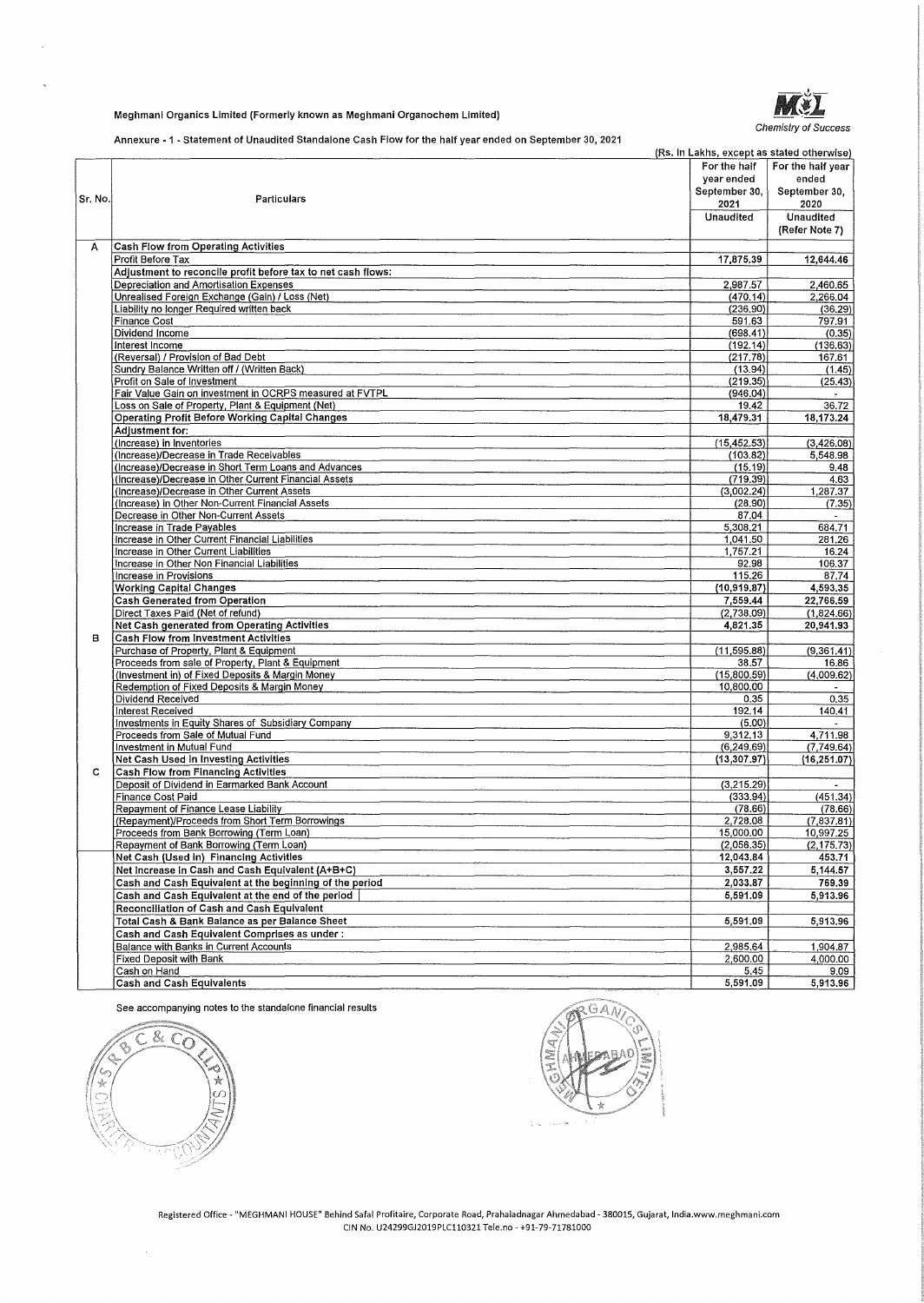#### Notes to consolidated financial results:

- The above statement of unaudited Consolidated Financial results for the quarter and half year ended September 30, 2021 (the Statement) of Meghmani Organics Limited (formerly<br>known as Meghmani Organochern Limited) (the Hold recognised accounting practices and policies to the extent appllcable.
- $\overline{2}$ (a) Pursuant to the Composite Scheme of Arrangement ("the Scheme") approved by NCLT Ahmedabad Bench vide its order dated 03 May 2021 (the "Order") the Agrochemicals and<br>Pigments Division of Meghmani Organics Limited (MCU) was listed with NSE and SSE on August 18, 2021.

(b) Further, pursuant to the Scheme and on receipt of certificate of incorporation for change of name from the registrar of companies, Ahmedabad, Gujarat, the name of the Holding<br>company has been changed from "Meghmani Org

- $\mathbf{3}$ The financial resuits for the previous quarter ended June 30, 2021 and quarters ended September 30, 2020 as ended to make the metable 30, 2020 have not been the search of the search of the search of the search of the searc
- $\overline{4}$ The Statement includes results of the following subsidiaries: 1. Meghmani Organics Inc. USA 2. PT Meghmani Organics Indonesia 3. Meghmani Overseas FZE 4. Meghmani Synthesis Limited
- $\overline{\mathbf{5}}$ As per Ind AS 108 "Operating Segment" Group has reported segment information mainly under two segments: 1) Pigments and 2) Agro-chemicals. Others includes merchant trading.
- $\ddot{\bf{6}}$ As per the Scheme, Optionally Convertible Redeemable Preference Shares (OCRPS) issued by Meghmani Finechem Limited (MFL) was transferred to the Holding Company. The<br>investment in OCRPS of MFL was transferred from MOL at co lhe requirements of Ind AS 109 and had opted for recognising the fair value difference through Statement of Profit and loss. Fair value gain of Rs 1,124.00 lakhs was accounted for in other income for the year ending March 31, 2021.

Further, as per the Scheme, OCRPS issued by MFL were converted into Redeemable Preference Share (RPS) with same terms and conditions and tenure. The Holding Company has fair<br>valued the conversion of OCRPS to RPS as per the June 30, 2021 and accordingly for the half year ended September 30, 2021.

- $\mathbf{7}$ During the year ended March 31, 2019, there was fire at one of the manufacturing unit of Holding Company at Dahej location. During the year ended March 31, 2021, management had<br>received an on account payment of Rs. 650 lak
- $\overline{\mathbf{8}}$ The Group has evaluated the impact Covid 19 pandemic on its business operations, liquidity, assets and financial position and based on management's review of current indicators and<br>economic conditions there is no material continue to monitor for material changes to future economic conditions and its impact, if any.
- Statement of unaudited consolidated cash flow for the half year ended September 30, 2021 and September 30, 2020 is given in Annexure I. The cash flow for the half year ended  $\mathbf{g}$ September 30,2020 has not been subjected to audit or review by our statutory auditors. However the management has exercised necessary diligence to ensure that figures are true and fair of Group's cash position.
- The standalone financial results for the quarter and half year ended September 30, 2021 are summarised below and detailed financial results are available on Company's website<br>www.meghmani.com and have been submitted to the Holding Company are listed:

| Particulars                               | Quarter ended<br>September 30,2021 | Quarter ended Junel<br>30,2021 | Quarter ended<br>September 30,2020 | Half year ended<br>September 30.2021 | Half year ended<br>September 30,2020 | Year ended<br>March 31,2021 |
|-------------------------------------------|------------------------------------|--------------------------------|------------------------------------|--------------------------------------|--------------------------------------|-----------------------------|
|                                           | <b>Unaudited</b>                   | Unaudited                      | Unaudited                          | Unaudited                            | <b>Unaudited</b>                     | Audited                     |
| Revenue from operations                   | 54.568.43                          | 49.567.39                      | 42.507.70                          | 104.135.82                           | 71.933.54                            | 162.344.28                  |
| Profit before tax after exceptional items | 8.778.94                           | 9.096.45                       | 8,820,39                           | 17.875.39                            | 12.644.46                            | 24,933,03                   |
| Net Profit for the period                 | 6.490.70                           | 6,813.26                       | 6,552,90                           | 13,303,96                            | 9,401.24                             | 18,501.43                   |
| Other comprehensive income (net of tax)   | 5.08                               | 5.09                           | $-55.28$                           | 10.17                                | $-110.57$                            | 20.35                       |
| Total comprehensive income for the period | 6.495.78                           | 6.818.35                       | 6,497.62                           | 13.314.13                            | 9.290.67                             | 18,521.78                   |

11 Previous quarter *I* year-end figures have been regrouped/ reclassified, wherever necessary, to confirm to current period's classification.

Date: October 26, 2021 Place: Ahmedabad



For and on behalf of Board of Directors Meghmani Organics Limi ORGAN **Managing Director**<br>Managing Director AHMEDABAD  $\frac{1000}{1000}$  $\mathcal{A}_i$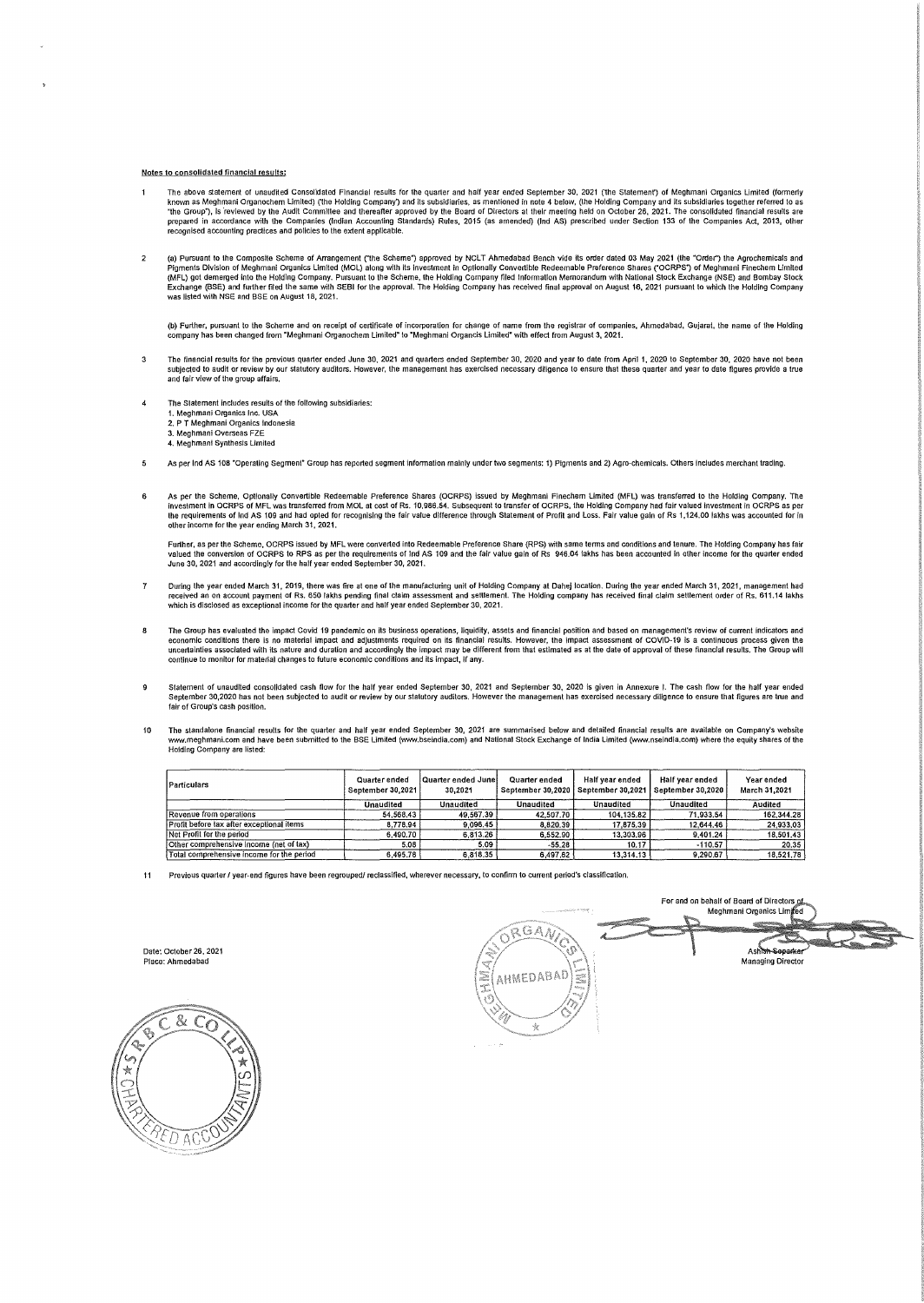#### **Notes to standalone financial results:**

- The above statement of unaudited Standalone Financial results for the quarter and half year ended September 30, 2021 ('the Statement') of Meghmani Organics Limited (formerly known as Meghmani Organochem Limited) ('the Company') is reviewed by the Audit Committee and thereafter approved by the<br>Board of Directors at their meeting held on October 26, 2021. The standalon Accounting Standards) Rules, 2015 (as amended) (Ind AS) prescribed under Section 133 of the Companies Act, 2013, other recognised accounting **practices and policies to the extent applicable.**
- a) Pursuant to the Composite Scheme of Arrangement ("the Scheme") approved by NCLT Ahmedabad Bench vide its order dated 03 May 2021 (the كInte absorter alter of May 2021 (the "Order") in Agrochemicals and Pigments Division Preference Shares ("OCRPS") of Meghmani Finechem Limited (MFL) got demerged into the Company. Pursuant to the Scheme, the Company filed<br>Information Memorandum with National Stock Exchange (NSE) and Bombay Stock Exchange (B The Company has received final approval on August 16, 2021 pursuant to which the Company was listed with NSE and BSE on August 18, 2021.

(b) Further, pursuant to the Scheme and on receipt of certificate of incorporation for change of name from the registrar of companies, Ahmedabad, Gujarat,<br>the name of the Company has been changed from "Meghmani Organochem

- 3 The financial results for the previous quarter ended June 30, 2021 and quarters ended September 30, 2020 and year to date from April 1, 2020 to September 30, 2020 have not been subjected to audit or review by our statutory auditors. However, the management has exercised necessary diligence to<br>ensure that these quarter and year to date figures provide a true and fa
- As per the Scheme, Optionally Convertible Redeemable Preference Shares (OCRPS) issued by Meghmani Finechem Limited (MFL) was transferred to the<br>Company. The investment in OCRPS of MFL was transferred from MOL at cost of Rs Loss. Fair value gain of Rs 1,124.00 lakhs was accounted in other income for the year ending March 31, 2021.<br>Further, as per the Scheme, OCRPS issued by MFL were converted into Redeemable Preference Share (RPS) with same t The Company has fair valued the conversion of OCRPS to RPS as per the requirements of Ind AS 109 and the fair value gain of Rs 946.04 lakhs has been<br>accounted for in other income for the quarter ended June 30, 2021 and acc
- , 13 During the year ended March 31, 2019, there was fire at one of the manufacturing unit of Company at Dahej location. During the year ended March 31<br>2021, management had received an on account payment of Rs. 650 lakhs p **claim settlement order of Rs. 611. 14 lakhs which ls disclosed as exceptional income for the quarter and half year ended September 30, 2021,**
- **6 The Company has evaluated the impact Covid 19 pandemic on its business operations, liquidity, assets and financial position and based on management's review of current indicators and economic conditions there is no material impact and adjustments required on its financial results. However, the impact assessment of COVID-19 is a continuous process given the uncertainties associated with its nature and duration and accordingly the impact may be different from that estimated as at the date of approval of these financial results. The Company will continue to monitor any material changes to future economic conditions and its impact, if any.**
- 7 Statement of unaudited cash flow for the half year ended September 30, 2021 and September 30, 2020 is given in Annexure I. The cash flow for the half **year ended September 30,2020 has not been subjected to audit or review by our statutory auditors. However the management has exercised necessary diligence to ensure that figures are true and fair of Company's cash position.**
- The standalone financial results for the quarter and half year ended September 30, 2021 are summarised below and detailed financial results are available<br>on Company's website www.meghmani.com and have been submitted to th **Limited {www.nseindia.com) where the equity shares of the Company are listed.**
- **9 Previous quarter/ year-end figures have been regrouped/ reclassified, wherever necessary, to confinn to current period's classification.**

Date: October 26, 2021 Place: Ahmedabad

 $G\sqrt{n}$ Ashish Soparkar Managing Director AHMEDABAD  $\mathcal{A}_2$ 



**For and on behalf of Board of Directors of** Meghmani Organics Limited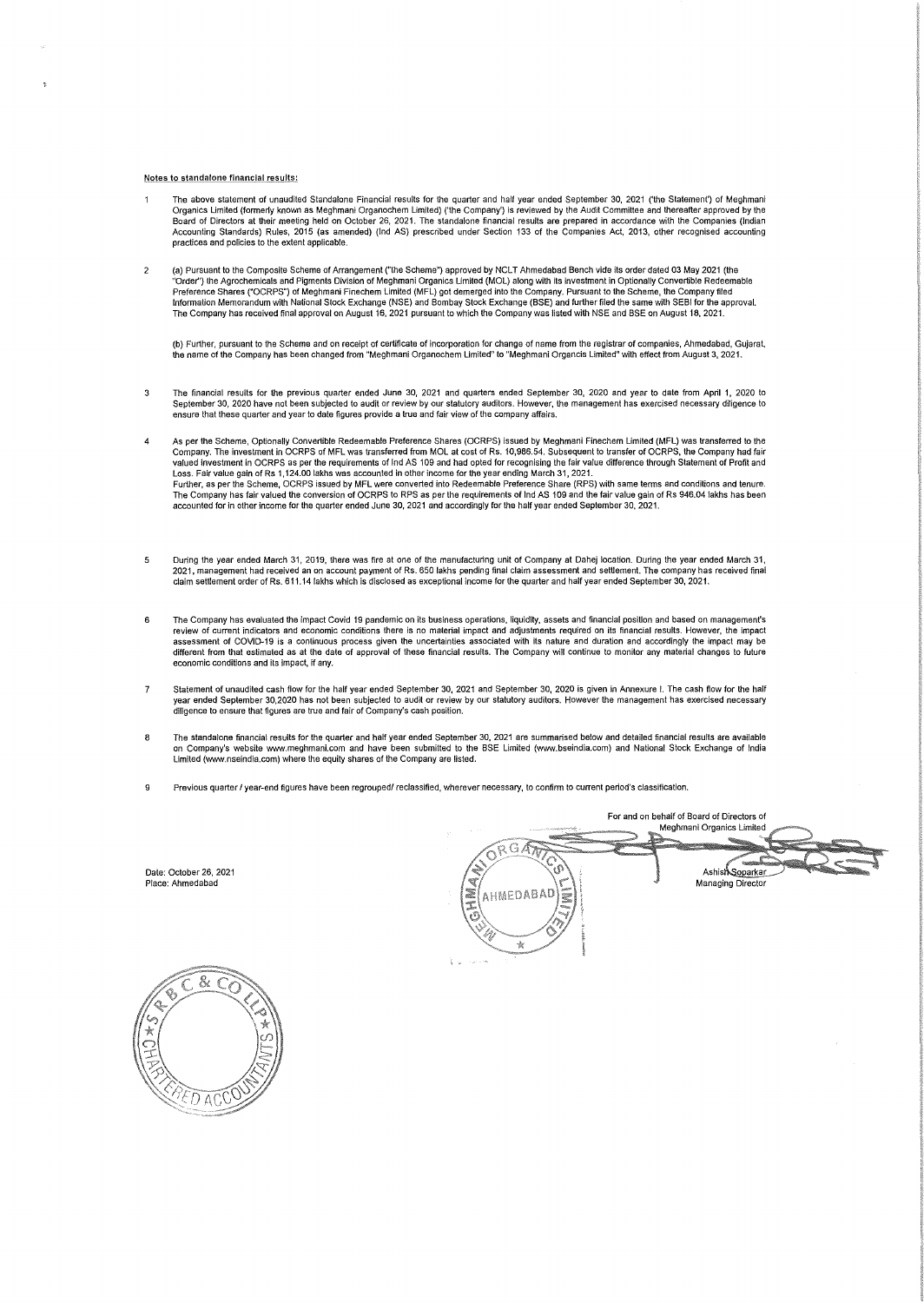21st Floor, B Wing, Privilon Ambli BRT Road, Behind lskcon Temple Off SG Highway, Ahmedabad - 380 059, India Tel : +91 79 6608 3900

**Independent Auditor's Review Report on the Quarterly and Year to Date Unaudited Standalone Financial Results of the Company Pursuant to the Regulation 33 of the SEBI (Listing Obligations and Disclosure Requirements) Regulations, 2015, as amended** 

**Review Report to The Board of Directors of Meghmani Organics Limited (formerly known as Meghmani Organochem Limited)** 

- **1. We have reviewed the accompanying statement** of unaudited standalone financial results of Meghmani **Organics Limited** (formerly **known as** Meghmani Organochem Limited) (the "Company") for the quarter **ended September 30, 2021 and** year to date from April 1, 2021 to September 30, 2021 (the **"Statement") attached herewith,** being submitted by the Company pursuant to the requirements of **Regulation 33 of** the **SEBI (Listing** Obligations and Disclosure Requirements) Regulations, 2015, as **amended (the "Listing Regulations").**
- **2. This Statement, which is the responsibility** of the **Company's** Management and approved by the **Company's Board of Directors, has** been prepared **in** accordance with the recognition and measurement **principles laid down in Indian** Accounting Standard 34, (Ind AS 34) "Interim Financial Reporting" **prescribed** under **Section 133 of** the Companies Act, 2013 as amended, read with relevant rules issued **thereunder and other** accounting **principles** generally accepted in India. Our responsibility is to express **a conclusion on the Statement based on** our **review.**
- 3. We conducted our review of the Statement in accordance with the Standard on Review Engagements (SRE) 2410, "Review of Interim Financial Information Performed by the Independent Auditor of the Entity" issued by the Institute of Chartered Accountants of India. This standard requires that we plan and perform the review to obtain moderate assurance as to whether the Statement is free of material misstatement. A review of interim financial information consists of making inquiries, primarily of persons responsible for financial and accounting matters, and applying analytical and other review procedures. A review is substantially less in scope than an audit conducted in accordance with Standards on Auditing and consequently does not enable us to obtain assurance that we would become aware of all significant matters that might be identified in an audit. Accordingly, we do not express an audit opinion.
- 4. Based on our review conducted as above, nothing has come to our attention that causes us to believe that the accompanying Statement, prepared in accordance with the recognition and measurement principles laid down in the aforesaid Indian Accounting Standards ('Ind AS') specified under Section 133 of the Companies Act, 2013 as amended, read with relevant rules issued thereunder and other accounting principles generally accepted in India, has not disclosed the information required to be disclosed in terms of the Listing Regulations, including the manner in which it is to be disclosed, or that it contains any material misstatement.